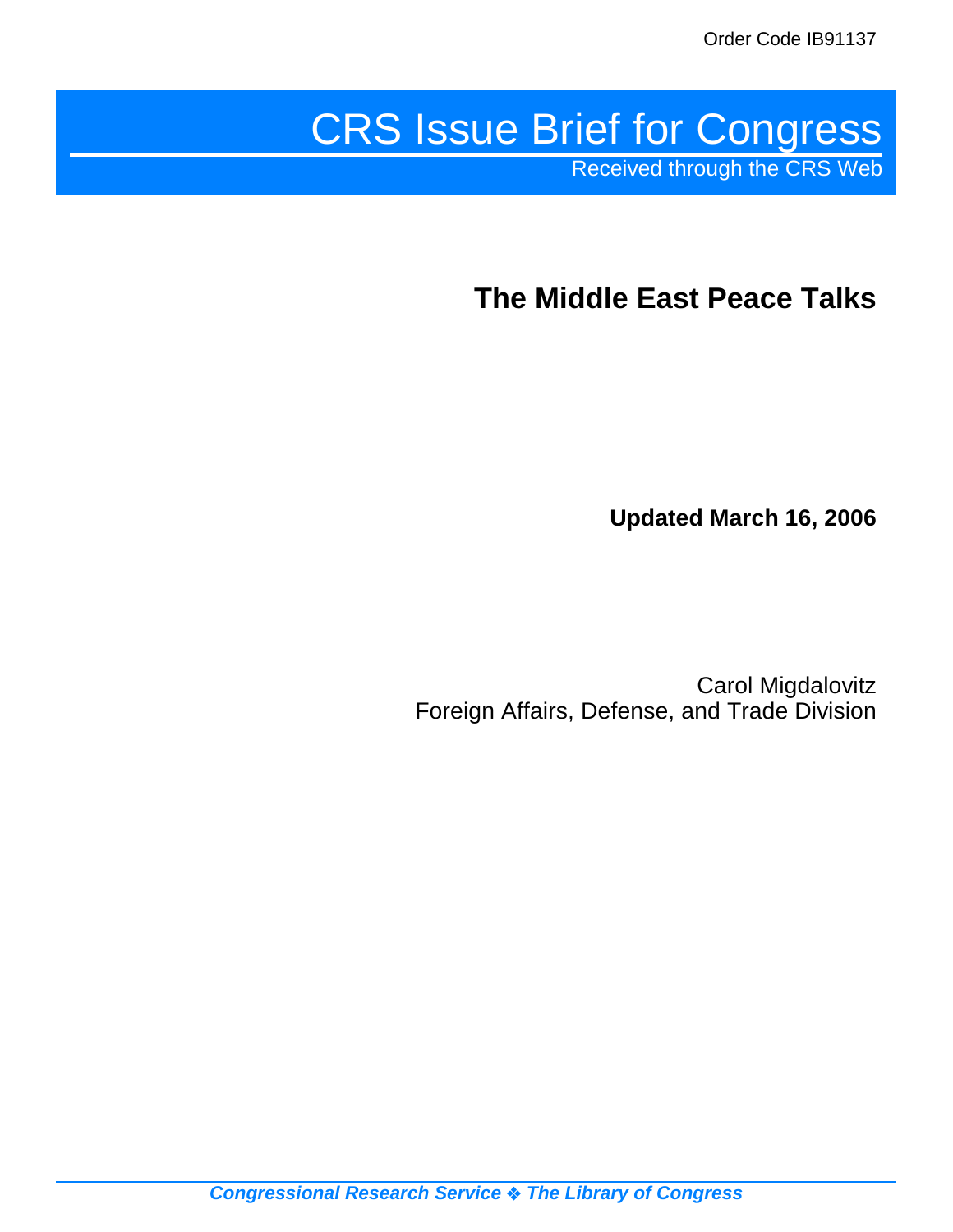## **CONTENTS**

**SUMMARY** 

MOST RECENT DEVELOPMENTS

BACKGROUND AND ANALYSIS

U.S. Role

Conference and Developments Madrid Bilateral Talks Israel-Palestinians Israel-Syria Israel-Lebanon Israel-Jordan

Significant Agreements and Documents

Israel-PLO Mutual Recognition Declaration of Principles Agreement on the Gaza Strip and the Jericho Area Israel-Jordan Peace Treaty Israeli-Palestinian Interim Agreement, West Bank — Gaza Strip Protocol Concerning the Redeployment in Hebron Wye River Memorandum Sharm al-Shaykh Memorandum A Performance-Based Roadmap to a Permanent Two-State Solution to the Israeli-Palestinian Conflict Agreement on Movement and Access

Role of Congress

Aid Jerusalem Compliance/Sanctions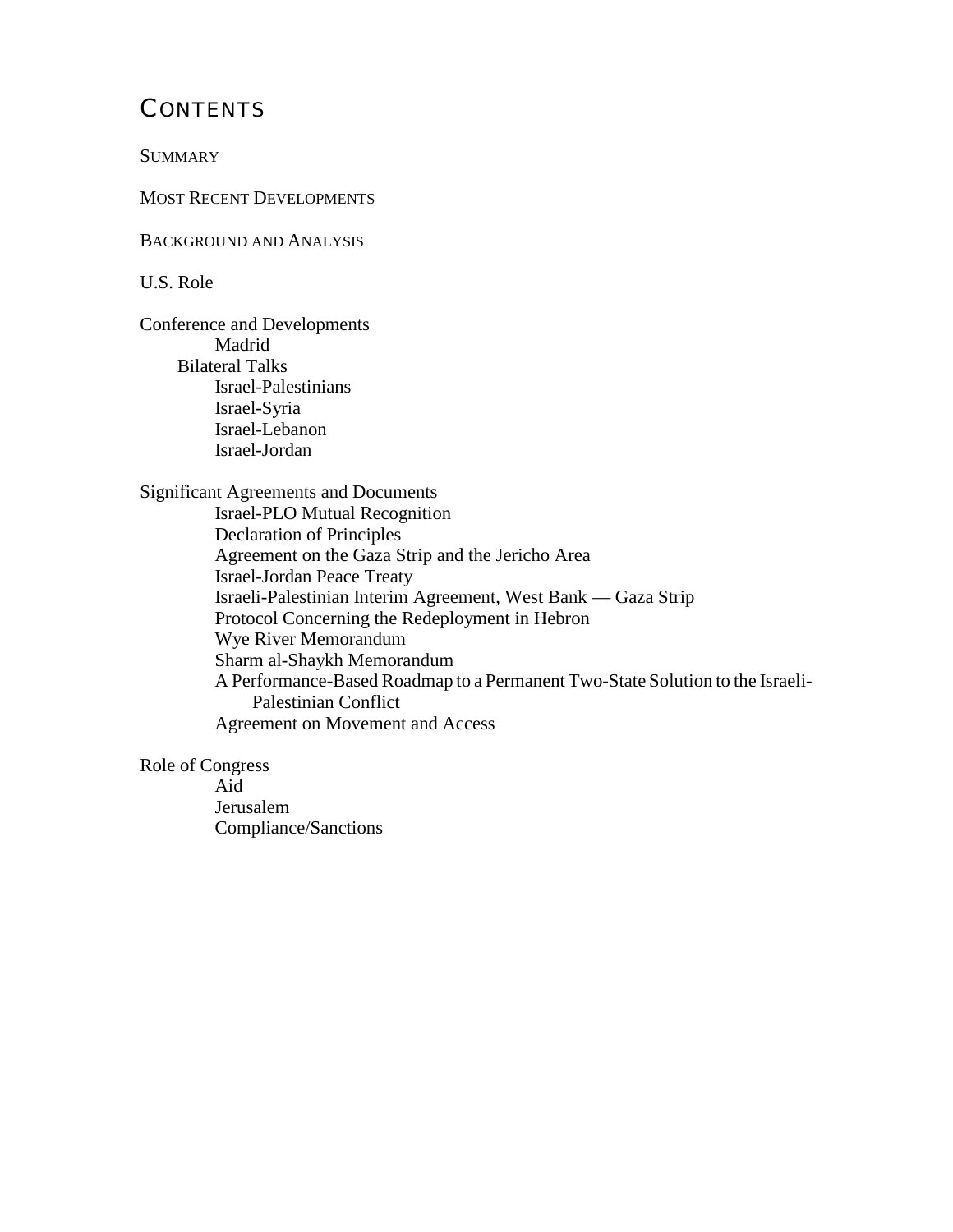#### The Middle East Peace Talks

#### **SUMMARY**

After the first Gulf war, in 1991, a new peace process was begun, with Israel and the Palestinians discussing a five-year period of interim self-rule leading to a final settlement. Israel and Syria discussed Israeli withdrawal from the Golan Heights in exchange for peace. Israel and Jordan discussed relations. Israel and Lebanon focused on Israel's withdrawal from its self-declared security zone in south Lebanon and reciprocal Lebanese actions.

On September 13, 1993, Israel and the Palestine Liberation Organization (PLO) signed a Declaration of Principles (DOP), providing for Palestinian empowerment and some territorial control. Israeli Prime Minister Rabin and King Hussein of Jordan signed a Peace Treaty on October 26, 1994. Israel and the Palestinians signed an Interim Self-Rule in the West Bank/Oslo II accord on September 28, 1995. Israel continued implementing it despite the November 4 assassination of Prime Minister Rabin.

Israel suspended talks with Syria in February/March 1996. They resumed in December 1999, but were postponed indefinitely after January 2000. Israel withdrew from south Lebanon on May 24, 2000.

The Palestinians and Israelis signed additional incremental accords in 1997, 1998, and 1999. From July 11 to 24, 2000, President Clinton held a summit with Israeli and Palestinian leaders at Camp David, but they did not succeed in producing an accord. A Palestinian uprising or intifadah began in September. Ariel Sharon was elected Prime Minister of Israel on February 6, 2001. He said that the results of Camp David and afterwards were null and void.

The international war against terrorism after September 11, 2001, prompted renewed U.S. focus on a peace process. On June 24, 2002, President Bush declared, "peace requires new and different Palestinian leadership so that a Palestinian state can be born." On April 30, 2003, the United States, the U.N., European Union, and Russia (the Quartet) presented a "Roadmap" to Palestinian statehood within three years. It has not been implemented. In December 2003, Sharon proposed to unilaterally disengage from the Palestinians in Gaza and four small settlements in the West Bank. Palestinian Authority (PA) Chairman/President Yasir Arafat died on November 11, 2004, and, on January 9, 2005, Mahmud Abbas was elected to succeed him. On August 23, Israel completed its disengagement from the Gaza Strip and four West Bank settlements. Since the terrorist group Hamas won the January 2006 Palestinian parliamentary elections, Israeli officials have set out plans to unilaterally disengage from more of the West Bank.

Congress is interested in the peace talks because of its oversight role in the conduct of U.S. foreign policy, its support for Israel, and keen constituent interest. It is concerned about U.S. financial and other commitments and the Palestinians' fulfillment of their commitments to Israel. Congress has appropriated aid for the West Bank and Gaza, with conditions intended to ensure Palestinian compliance with agreements with Israel. Congress has repeatedly endorsed Jerusalem as the undivided capital of Israel, and many Members seek sanctions on the PLO and PA.

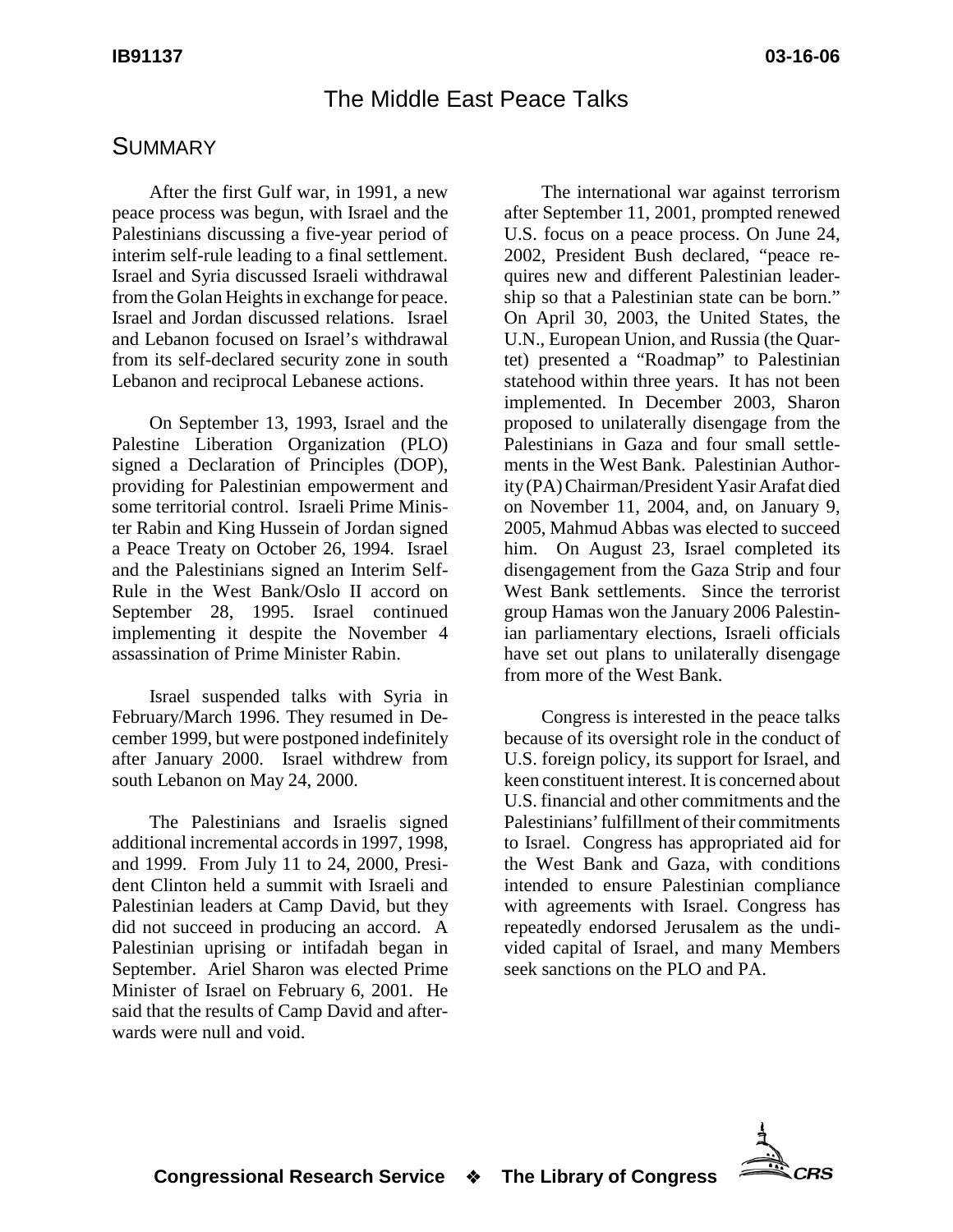#### MOST RECENT DEVELOPMENTS

On February 8, 2006, Acting Prime Minister Ehud Olmert said that Israel was moving toward a separation from the Palestinians and permanent borders that would include a united Jerusalem, major settlement blocs, and the Jordan Valley. On March 5, his security advisor, Avi Dichter, asserted new borders would consolidate isolated settlements into settlement blocs. He added that, although citizens would be withdrawn from settlements, the Israeli Defense Forces would retain control over territory to prevent terrorism. On March 8, Olmert stated that he would wait a "reasonable" amount of time to see whether Hamas (which had won the Palestinian parliamentary elections in January) would recognize Israel, disavow terrorism, and accept previous accords. He said that he would hold a domestic dialogue to reach a national consensus on permanent borders to be set by 2010 and that the security barrier would be moved to those borders. Olmert also declared that construction would begin in the controversial E-1 corridor between the Ma'ale Adumim settlement and Jerusalem. No Hamas official accepted Olmert's plan, but Palestinian Prime Minister-designate Ismail Haniyah declared, "Let them withdraw. We will make the Authority stronger on every inch of liberated land...." Political Bureau chief Khalid Mish'al said that Hamas would make no concessions to Israel and that, as long as the occupation continued, his group would "practice resistance side by side with politics." On March 15, Israeli forces besieged a Palestinian prison in Jericho to capture men wanted for the October 2001 killing of an Israeli cabinet minister, indicating a lack of trust in President Mahmud Abbas and a Hamas-led Palestinian Authority (PA) to keep a 2002 agreement to hold the prisoners.

#### BACKGROUND AND ANALYSIS

Arab-Israeli conflict marked every decade since the founding of Israel until the 1990s. With each clash, issues separating the parties multiplied and became more intractable. The creation of the State of Israel in 1948 provided a home for the Jewish people, but the ensuing conflict made refugees of thousands of Arab residents of formerly British Palestine, with consequences troubling for Arabs and Israelis alike. The 1967 war ended with Israel occupying territory of Egypt, Jordan, and Syria. Egypt and Syria fought the 1973 war, in part, to regain their lands. In 1982, Israel invaded southern Lebanon to prevent terrorist incursions; it withdrew in 1985, but retained a 9-mile "security zone" that Lebanon sought to reclaim. Middle East peace has been a U.S. and international diplomatic goal throughout the years of conflict. The 1978 Camp David talks, the only previous direct Arab-Israeli negotiations, brought about the 1979 Israel-Egypt Peace Treaty.

#### **U.S. Role**

With the Gulf war in 1991, President George H.W. Bush declared solving the Arab-Israeli conflict among his postwar goals. On March 6, 1991, he outlined a framework for peace based on U.N. Security Council Resolutions 242 and 338 and the principle of "land for peace." Secretary of State Baker organized a peace conference in Madrid in October 1991 that launched almost a decade of the "Oslo process" efforts to achieve peace. It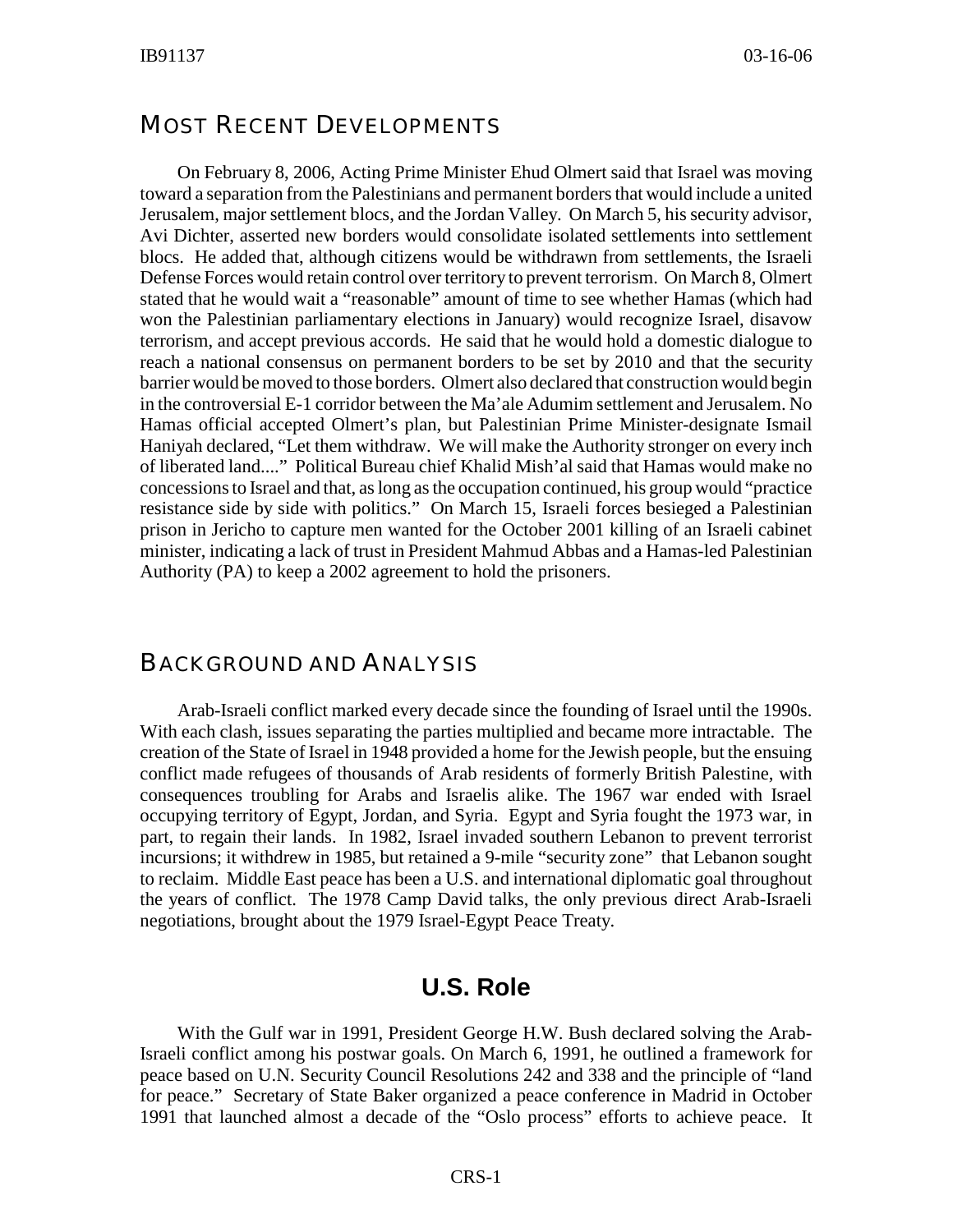continued under President Clinton, who said that only the region's leaders can make peace and vowed to be their partner. With the Hebron Protocol of 1997, however, the United States seemed to become an indispensable and expected party to Israeli-Palestinian talks. Clinton mediated the 1998 Wye River Memorandum, and the United States coordinated its implementation. Clinton personally led negotiations at Camp David in 2000.

The current Bush Administration initially sought a less prominent role, and Secretary of State Powell did not appoint a special Middle East envoy. Since the September 11, 2001, the Administration has focused on the peace process as part of the war on terrorism. Secretary Rice also has not appointed a special envoy, asserting, "Not every effort has to be an American effort. It is extremely important that the parties themselves are taking responsibility." Nonetheless, she has actively encouraged Israelis and Palestinians to act and mediated a November 2005 accord to reopen the border crossing between Gaza and Egypt.

#### **Conference and Developments**

**Madrid.** The peace conference opened on October 30, 1991. Parties were represented by 14-member delegations. A Jordanian/Palestinian delegation had 14 representatives from each. An unofficial Palestinian advisory team coordinated with the Palestine Liberation Organization (PLO). The United States, the Soviet Union, Syria, Palestinians/Jordan, the European Community, Egypt, Israel, and Lebanon sat at the table. The U.N., the Gulf Cooperation Council, and the Arab Maghreb Union were observers.

#### **Bilateral Talks**

**Israel-Palestinians.** (Incidents of violence are noted selectively because of space constraints.) In November 1991, Israel and the Jordanian/Palestinian delegation agreed to separate Israel-Jordan and Israel-Palestinians negotiating tracks, the latter to address a five-year period of interim Palestinian self-rule in the West Bank and Gaza Strip. In the third year, permanent status negotiations were to begin. On August 9, 1993, Palestinian negotiators were appointed to a PLO coordination committee, ending a charade that had distanced the PLO from the talks. Secret talks in Oslo in 1993 produced an August 19 agreement on a Declaration of Principles, signed September 13, 1993. (See Significant Agreements, below, for summaries of and links to accords reached between 1993 and 2000.)

President Clinton, Israeli Prime Minister Barak, and Palestinian Authority (PA) Chairman Arafat held a summit at Camp David, from July 11 to July 24, 2000, to forge a framework accord on final status issues. They did not succeed. The parties had agreed that there would be no agreement unless all issues were resolved. Jerusalem was the major obstacle. Israel proposed that it remain united under its sovereignty, leaving the Palestinians control, not sovereignty, over East Jerusalem and Muslim holy sites. Israel was willing to cede more than 90% of the West Bank, wanted to annex settlements where about 130,000 settlers lived, and offered to admit thousands of Palestinian refugees in a family unification program. An international fund would compensate other refugees as well as Israelis from Arab countries. The Palestinians reportedly were willing to accept Israeli control over the Jewish quarter of Jerusalem and the Western Wall, but sought sovereignty over East Jerusalem, particularly the Haram al-Sharif/Temple Mount, a site holy to Jews and Muslims.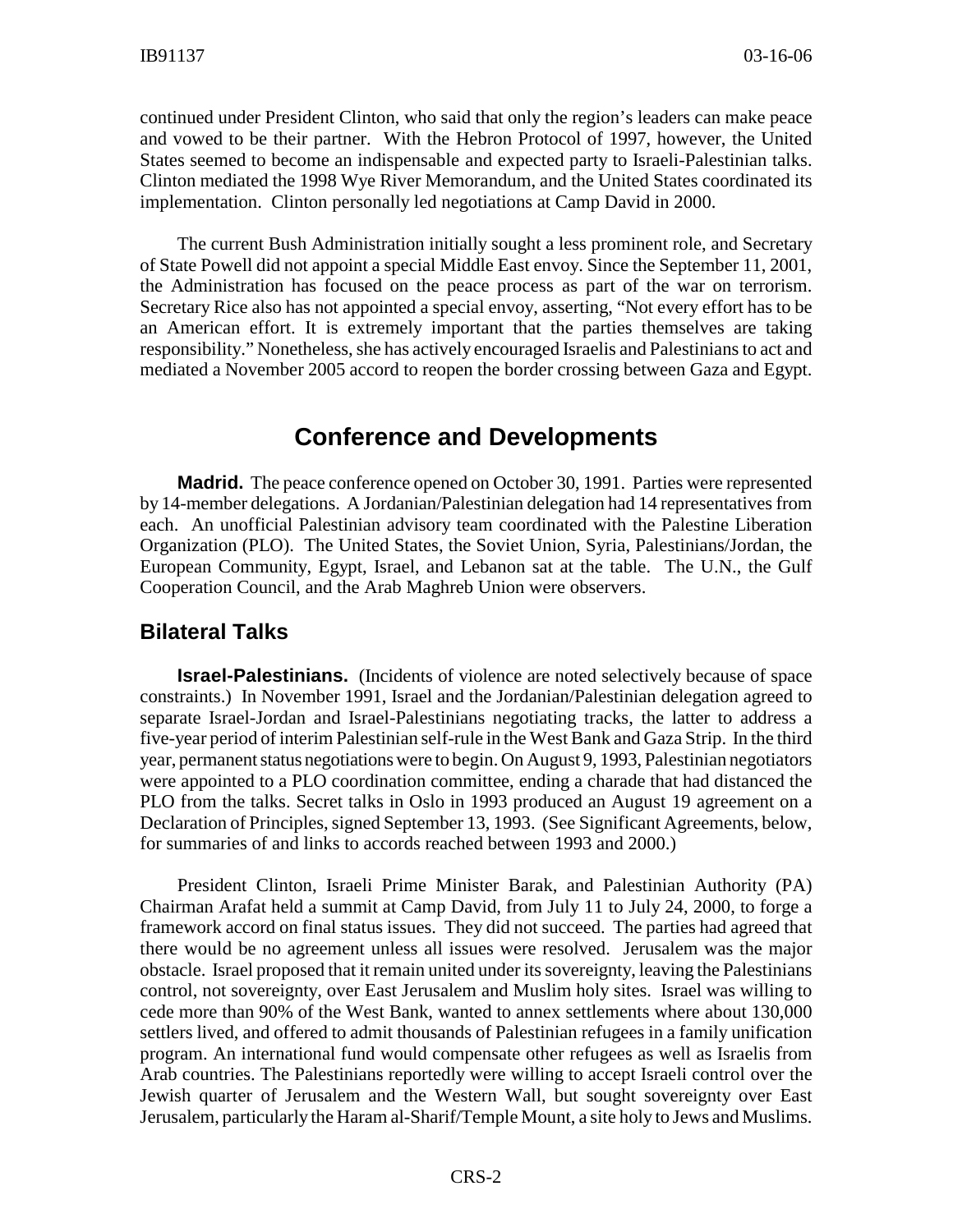On September 28, Israeli opposition leader Ariel Sharon, with 1,000 security forces, visited the Temple Mount/Haram al-Sharif. Palestinians protested, and Israel responded forcefully. The second Palestinian *intifadah* or uprising began. On October 12, a mob in Ramallah killed two Israeli soldiers, provoking Israeli helicopter gunship attacks on Palestinian official sites. An international summit in Sharm al-Shaykh, Egypt, on October 16 set up a commission under former Senator George Mitchell to look into the violence.

Barak resigned on December 10, triggering an early election for Prime Minister. Further negotiations were held at Bolling Air Force Base, December 19-23. On December 23, President Clinton suggested that Israel cede sovereignty over the Temple Mount/Haram al-Sharif and Arab neighborhoods in Jerusalem, 96% of the West Bank, all of the Gaza Strip, and annex settlement blocs in exchange for giving the Palestinians Israeli land near Gaza. Jerusalem would be the capital of two countries. The Palestinians would cede the right of refugees to return to Israel and accept a Jewish "connection" to the Temple Mount and sovereignty over the Western Wall and holy sites beneath it. Israeli forces would control borders in the Jordan Valley for three to six years, and then be replaced by an international force. The agreement would declare "an end to conflict." (For text of speech, see the Israel Policy Forum website at [http://www.israelpolicyforum.org/display.cfm?rid=544].) Barak said he would accept the plan as a basis for further talks if Arafat did so. Arafat sought clarifications on contiguity of Palestinian state territory, the division of East Jerusalem, and refugees' right of return, among other issues. The talks concluded at Taba, Egypt.

On February 6, 2001, Sharon was elected Prime Minister and vowed to retain united Jerusalem as Israel's capital, the Jordan Valley, and other areas for security. Sharon's associates asserted that the results of negotiations at and after Camp David were "null and void." The Bush Administration said that Clinton's proposals "were no longer United States proposals." Sharon sought an interim agreement, not dealing with Jerusalem, Palestinian refugees, or a Palestinian state and, on April 13, said that he could accept a disarmed Palestinian state on 42% of the West Bank.

On April 30, the Mitchell commission made recommendations for ending violence, rebuilding confidence, and resuming negotiations. On June 12, the two sides agreed to CIA Director Tenet's plan to cement a cease-fire. On June 28, they agreed to a seven-day period without violence followed by a six-week cooling-off period. Secretary Powell said Sharon would determine if violence abated. On August 8, a Hamas suicide bomber detonated in Jerusalem. On August 10, Israeli forces seized Orient House, the center of Palestinian national activity in East Jerusalem, and then repeatedly entered Palestinian territory. On August 27, Israel killed the Popular Front for the Liberation of Palestine's (PFLP) leader.

On September 24, Sharon declared, "Israel wants to give the Palestinians what no one else gave them before, the possibility of a state." On October 2, President Bush said, for the first time, "The idea of a Palestinian state has always been part of a vision, so long as the right of Israel to exist is respected." The PFLP assassinated Israel's Minister of Tourism on October 17. On November 10, President Bush declared that the United States is "working toward the day when two states — Israel and Palestine — live peacefully together within secure and recognized borders...." Secretary Powell sent Anthony Zinni to work on a ceasefire, but violence impeded his mission. Israel confined Arafat in Ramallah on December 3. On December 7, Sharon doubted that an accord could be reached with Arafat, "who is a real terrorist...." On December 12, Hamas ambushed an Israeli bus in the West Bank and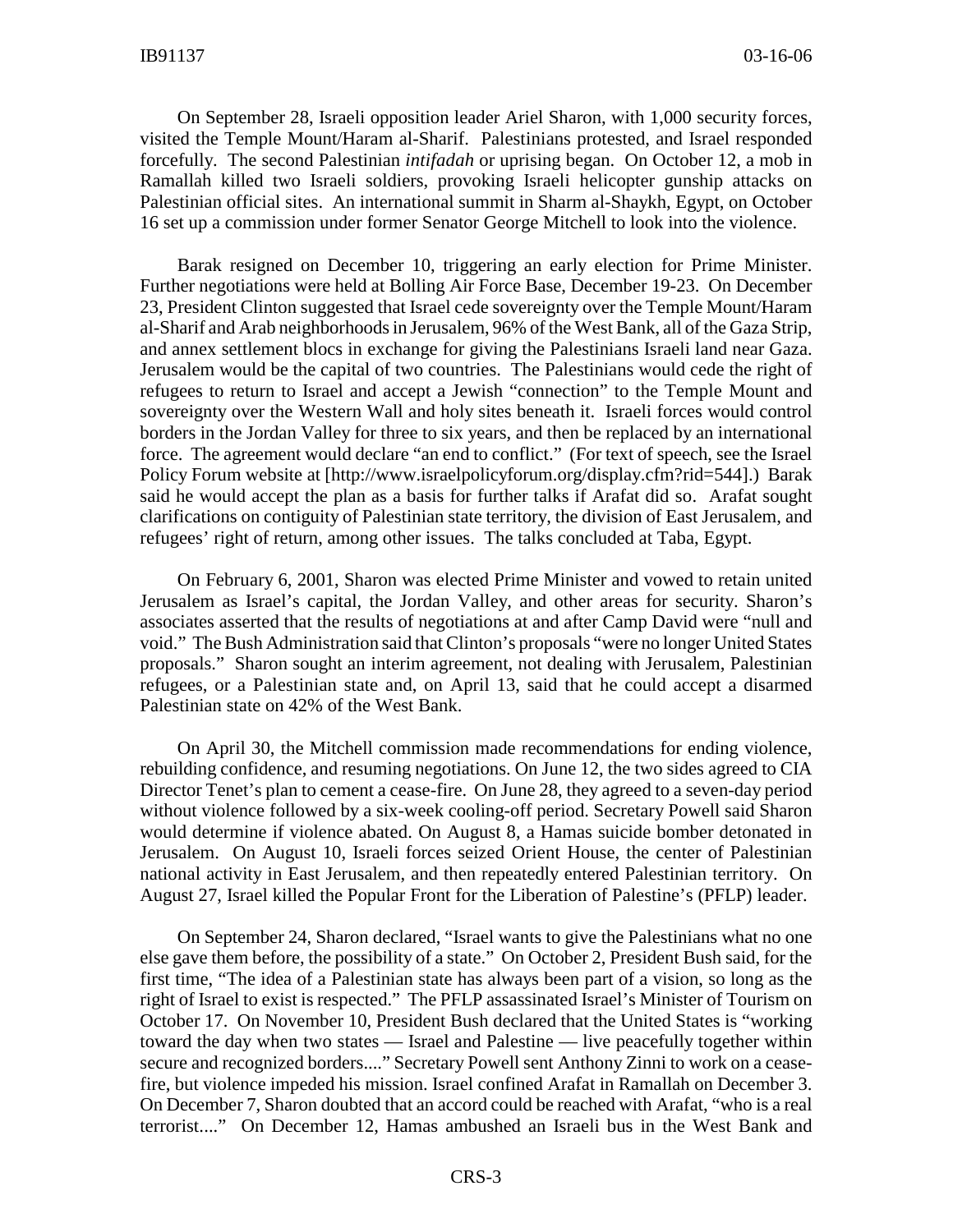perpetrated two simultaneous suicide bombings in Gaza. Israel charged that Arafat was "directly responsible" for the attacks "and therefore is no longer relevant...."

On January 3, 2002, Israel seized the Karine A, a Palestinian-commanded freighter, carrying 50 tons of Iranian-supplied arms. Secretary Powell stated that Arafat "cannot engage with us and others in the pursuit of peace, and at the same time permit or tolerate continued violence and terror." At the White House on February 7, Sharon said that he believed that pressure should be put on Arafat so that an alternative Palestinian leadership could emerge.

On February 17, Saudi Crown Prince Abdullah unprecedentedly had called for "full withdrawal from all occupied territories, in accord with U.N. resolutions, including Jerusalem, in exchange for full normalization of relations." Sharon said that he was willing to explore the idea but it would be a "mistake" to replace U.N. resolutions affirming Israel's right to "secure and recognized borders" with total withdrawal to pre-1967 borders.

On March 27, a Hamas suicide bomber exploded at a hotel in Netanya, killing 27 and wounding 130. Israel declared Arafat "an enemy" and besieged his compound in Ramallah; Israeli forces soon controlled all major Palestinian-ruled West Bank cities.

On May 2, the Quartet (i.e., U.S., EU, U.N., and Russian officials), proposed a conference on reconstructing the PA and related issues. On May 8, President Bush emphasized providing "the framework for the growth of a Palestinian state," while Sharon was reluctant to discuss a state before "real reform." After a Hamas suicide bombing near Tel Aviv, Sharon called for "the complete cessation of terror" before negotiations. After meeting Sharon on June 9, President Bush said that conditions were not ripe for a conference because "no one has confidence" in the Palestinian government. On June 24, the President called on the Palestinians to elect new leaders "not compromised by terror" and to build a practicing democracy. Then the United States will support the creation of a Palestinian state, whose borders and certain aspects of sovereignty will be provisional until a final settlement. He added, "as we make progress toward security, Israeli forces need to withdraw fully to positions they held prior to September 28, 2000 ... and settlement activity must stop." The President foresaw a final settlement within three years. (For text of the speech online, see [http://www.whitehouse.gov/news/releases/2002/06/20020624-3.html].) On September 17, the Quartet outlined a preliminary "Roadmap" to peace. Six weeks of relative quiet ended with two suicide bombings on September 19. On September 20-21, Israeli forces demolished buildings in Arafat's compound. Violence was at a high level.

On March 7, 2003, Arafat named Mahmud Abbas (aka Abu Mazen) Prime Minister. On April 14, Sharon allowed that Israel would have to part with some places bound up in the history of the Jewish people, but insisted that the Palestinians recognize the Jewish people's right to its homeland and abandon their claim of a right of refugees to return to Israel. On April 14, Israel submitted 14 reservations on the Roadmap to U.S. officials. On April 30, the "Quartet" presented the Roadmap. Abbas accepted it. On May 23, the Administration stated that Israel had explained its concerns and that the United States shares the view "that these are real concerns and will address them fully and seriously in the implementation of the Roadmap," leading Sharon and his cabinet to accept "steps defined" in the Roadmap "with reservations" on May 25. The next day, Sharon declared, "to keep 3.5 million people under occupation is bad for us and them," using the word occupation for the first time.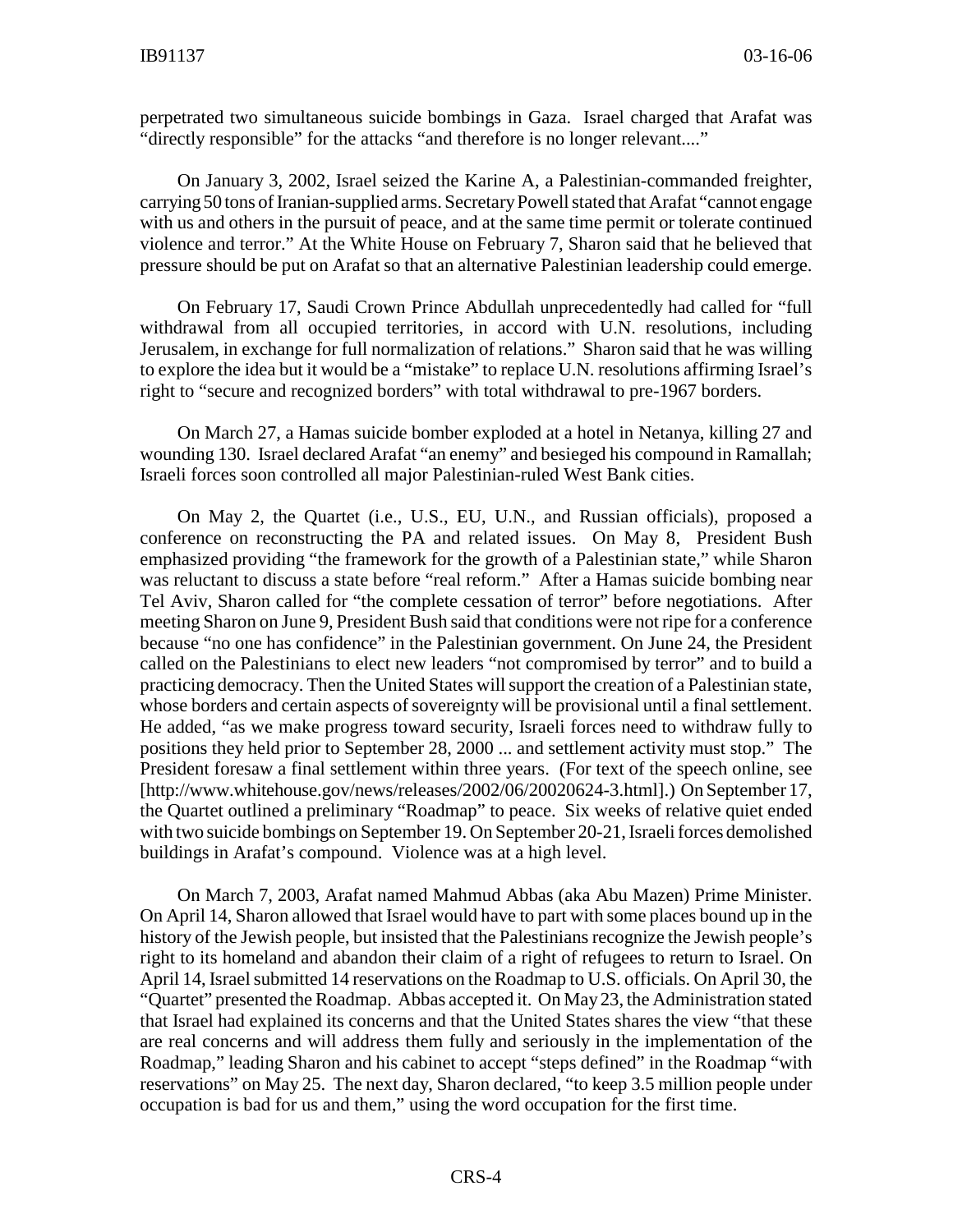On June 4, the President met Abbas and Sharon in Aqaba, Jordan. Abbas vowed to achieve the Palestinians' goals by peaceful means. Sharon expressed understanding of "the importance of territorial contiguity" for a viable Palestinian state and promised to "remove unauthorized outposts." Abbas said that he would use dialogue, not force, with Palestinian groups. On June 29, Hamas and Palestine Islamic Jihad (PIJ) suspended military operations against Israel for three months, while Fatah declared a six-month truce. Israel was not party to the accord, but began withdrawing forces from Gaza. Abbas asked Sharon to release Palestinian prisoners, remove roadblocks, withdraw from more Palestinian cities, allow Arafat free movement, and end construction of a security fence in the West Bank. Israel demanded that the Palestinians dismantle terrorist infrastructures and act against terrorists.

On August 6, Israel released 339 prisoners. On August 19, a Hamas suicide bomber exploded in Jerusalem, killing 22, including 5 Americans, and injuring more than 130. Abbas cut contacts with Hamas and the PIJ, and unsuccessfully sought Arafat's support to act against terrorists. Israel suspended talks with the Palestinians, halted plans to transfer cities to their control, and resumed "targeted killings" of terrorist leaders, among other measures. On September 6, Abbas resigned because of what he charged was lack of support from Arafat, the United States, and Israel. On September 7, Arafat named Palestinian Legislative Council Speaker Ahmed Qureia, known as Abu Ala, to be Prime Minister.

On October 15, a bomb detonated under an official U.S. vehicle in Gaza, killing three U.S. security guards and wounding a fourth. Palestinian authorities arrested members of Popular Resistance Committees — disaffected former members of the Palestinian security services and other groups. (They were freed in April 2004.)

Sounds of discontent with government policy were heard in Israel, culminating in the signing of the Geneva Accord, a Draft Permanent Status Agreement, (see [http://www.heskem.org.il]), by Israeli opposition politicians and prominent Palestinians on December 1. On December 18, Sharon declared that, "to ensure a Jewish and democratic Israel," he would unilaterally disengage from the Palestinians by redeploying Israeli forces and relocating settlements in the Gaza Strip and intensify construction of the security fence in the West Bank. On February 13, 2004, the White House said that an Israeli pullback "could reduce friction," but that a final settlement "must be achieved through negotiations." After an upsurge in violence, on March 22, Israeli missiles killed Hamas leader Shaykh Ahmed Yassin and others.

On April 14, President Bush and Sharon met and exchanged letters. (For text of letters, see [http://www.whitehouse.gov].) The President welcomed the disengagement plan and restated the U.S. commitment to the Roadmap. He noted the need to take into account changed "realities on the ground, including already existing major Israeli population centers," (i.e., settlements), asserting "it is unrealistic to expect that the outcome of final status negotiations will be full and complete return to the armistice lines of 1949." He said that a solution to the refugee issue will be found by settling Palestinian refugees in a Palestinian state, "rather than in Israel," thereby rejecting a "right of return." He called for a Palestinian state that is "viable, contiguous, sovereign, and independent." Sharon presented his disengagement plan as independent of but "not inconsistent with the Roadmap." He said that the "temporary" security fence would not prejudice final status issues including borders. A day before, he had identified five large West Bank settlements and an area in Hebron that Israel will retain and strengthen. Palestinians denounced the President's "legitimization" of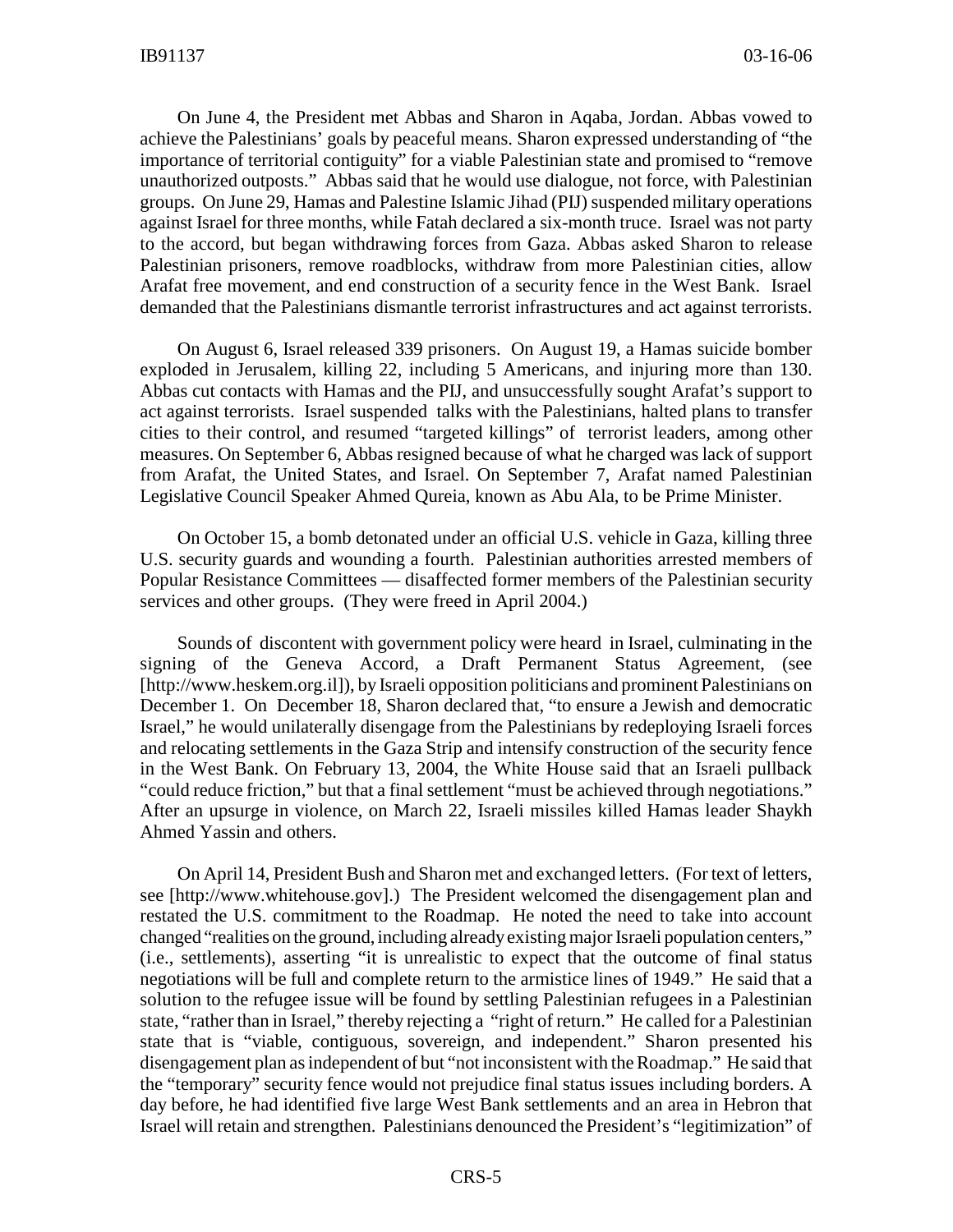settlements and prejudgement of final status. On April 19, Sharon's chief of staff Dov Weisglass gave National Security Adviser Condoleezza Rice a written commitment to dismantle illegal outposts. On April 17, Israeli missiles killed Hamas leader Abdel Aziz Rantisi and two others.

On June 6, Israel's cabinet approved a compromise disengagement plan whereby Israel would evacuate all 21 settlements in the Gaza Strip and 4 settlements in the northern West Bank. On June 30, the Israeli High Court of Justice upheld the government's right to build the security fence, but struck down some land confiscation orders for violating Palestinian rights and ordered the route to be changed. The government said that it would abide by the ruling. On July 9, the International Court of Justice (ICJ) issued a non-binding, advisory opinion that the wall violates international law and "cannot be justified by the requirements of national security." (For text, see [http://www.icj-cij.org].)

On October 6, Sharon's aide Weisglass claimed that disengagement was aimed at freezing negotiations in order to "prevent the establishment of a Palestinian state and a debate regarding refugees, borders, and Jerusalem."

Yasir Arafat died on November 11. Mahmud Abbas became Chairman of the PLO and a candidate for president. On December 1, President Bush declared, "Achieving ... (t)wo states, Israel and Palestine, living side-by-side in peace and security ... can be reached only by ... the path of democracy and reform and the rule of law." On January 9, 2005, Abbas won election as President of the PA. He called for implementing the Roadmap while beginning discussion of final status issues and cautioned against "interim solutions designed to delay reaching a full and comprehensive solution." Hamas, the Al Aqsa Martyrs Brigades, and the Popular Resistance Committees jointly claimed responsibility for an attack at the Israel-Gaza crossing on January 14. Sharon gave Abbas a chance to act, and Abbas deployed security forces to Gaza and reached a one-month cease-fire accord with militant groups. Israel said that it would halt military operations as long as calm continued.

Secretary of State Rice visited Israel and the PA on February 7. She praised the Israelis' "historic" disengagement decision, discussed the need to carry out obligations concerning settlements and outposts, and warned them not to undermine Abbas. She appointed Lt. Gen. William Ward as Middle East Security Coordinator and emphasized the importance of Israeli-Palestinian security cooperation. Rice did not attend a February 8 meeting of Sharon, Abbas, Egyptian President Hosni Mubarak, and Jordanian King Abdullah II in Sharm al-Shaykh, where Sharon and Abbas declared the end of violence and military operations.

On February 20, the Israeli cabinet adopted a revised route for the security barrier closer to the pre-1967 border in some areas, taking about 7 to 8% of the West Bank to envelope major settlement blocs. On March 16, Israel handed Jericho over to PA control. On March 17, 13 Palestinian groups agreed to extend the "calm" or informal truce until the end of the year if Israel stopped military operations against Palestinians and frees all prisoners. On March 21, Israeli forces transferred Tulkarem to PA control.

On March 20, it was reported that the Israeli defense minister had approved the building of 3,500 new housing units between the Ma'ale Adumim settlement and East Jerusalem, in the E-1 corridor. Critics charge that the construction would cut East Jerusalem off from Palestinian territory, impose a barrier between the northern and southern West Bank, and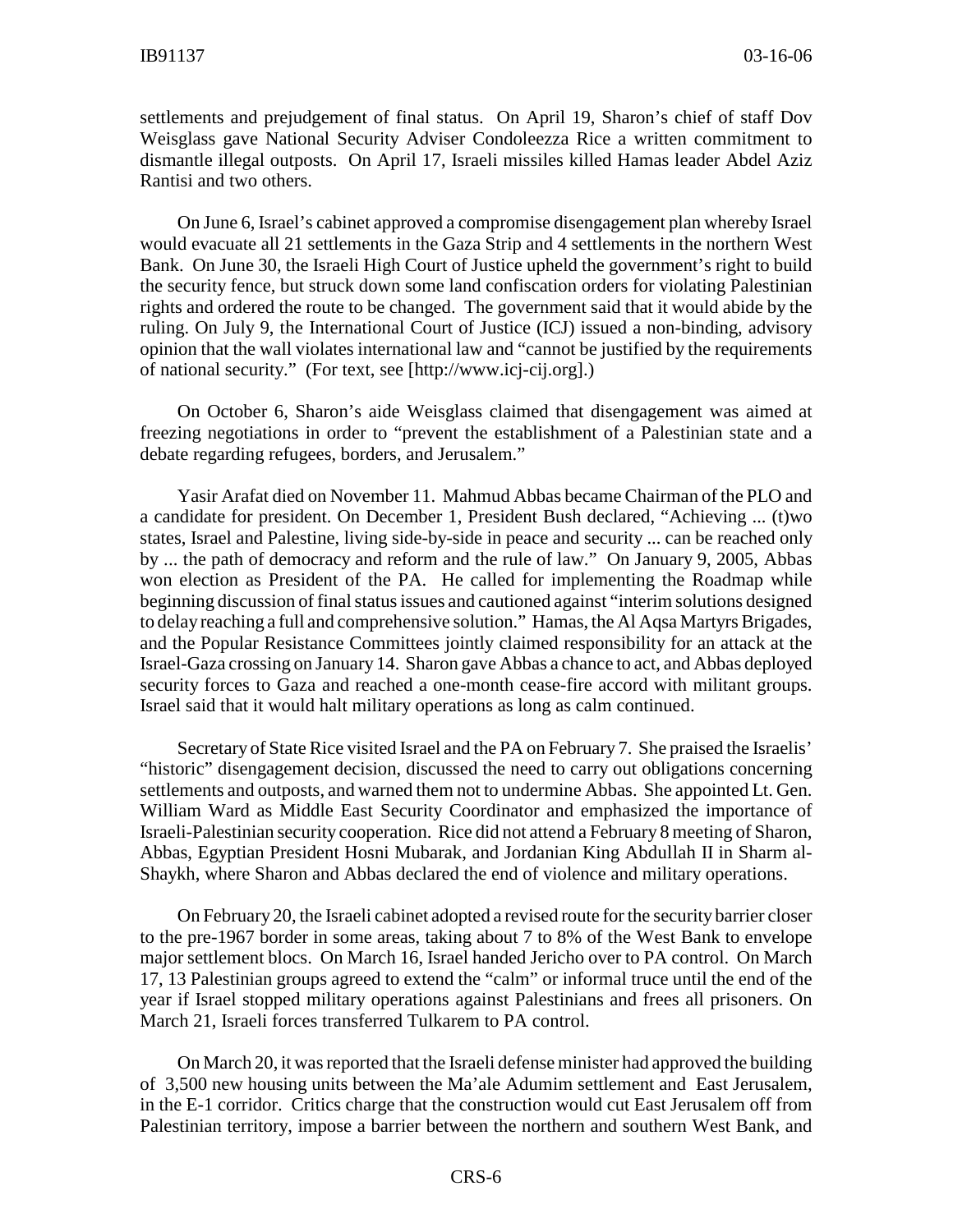prevent a future contiguous Palestinian state. Secretary Rice asserted that the plan was "at odds with American policy." On April 4, however, Sharon told a Knesset committee, "There is a need to carry out construction in the E-1 corridor." On April 11, when he met Sharon, the President conveyed his "concern that Israel not undertake any activity that contravenes Roadmap obligations or prejudices final status negotiations." Mr. Bush strongly supported Israel's plan to disengage from Gaza and repeated that "new realities on the ground" make it "unrealistic" to think that a final settlement would lead to a return to 1949 borders, but this was to be agreed with the Palestinians. Sharon restated his support for a democratic Palestinian state with territorial contiguity and his position that Israel would proceed with the Roadmap only after the Palestinians act against terror. He stated, "It is the position of Israel that the major Israeli population centers will remain in Israel's hands under any final status agreement" and declared that Ma'ale Adumim is a major population center, and therefore, Israel is interested in contiguity between it and Jerusalem.

On April 15, the Quartet appointed outgoing World Bank President James Wolfensohn to be their Special Envoy for Gaza Disengagement.

On May 26, President Bush met Abbas at the White House and said that "changes to the 1949 armistice lines must be mutually agreed to." He reaffirmed, "A viable two-state solution must ensure contiguity of the West Bank, and a state of scattered territories will not work. There must also be meaningful linkages between the West Bank and Gaza. This is the position of the United States today, it will be the position of the United States at the time of final status negotiations." He said, "Israel should not undertake any activity that contravenes Roadmap obligations or prejudices final status negotiations.... Therefore, Israel must remove unauthorized outposts and stop settlement expansion. The barrier being erected by Israel ... must be a security, rather than political, barrier." Abbas said that the boundaries of a future state should be those of before the 1967 war and asserted, "there is no justification for the wall and it is illegitimate." He also stated that the PA was ready to coordinate the Gaza disengagement with Israel and called for moving immediately thereafter to final status negotiations. President Bush noted that Israel's disengagement "presents an opportunity to lay the groundwork for a return to the Roadmap," which is a phased process.

At a June 21 meeting with Abbas in Jerusalem, Sharon expressed disappointment with the PA's inaction against escalating violence. Israeli forces stepped up operations against Palestine Islamic Jihad (PIJ). Gen. Ward told the Senate Foreign Relations Committee that the Palestinians did not yet have the ability to combat terrorism, while Assistant Secretary of State Welch observed that Palestinian performance had been far from satisfactory.

On July 10, the Israeli cabinet approved the final route of the security barrier around Jerusalem, ensuring a Jewish majority in the city, while 55,000 Palestinian residents, or onequarter of the Arab population of East Jerusalem, are left outside and Ma'ale Adumim remains on the Israeli side.

PIJ claimed responsibility for a suicide bombing in Netanya on July 12, killing 5 and injuring more than 90. Israeli forces launched operations against the PIJ, reoccupied Tulkarem, and closed the West Bank. Meanwhile, Hamas increased rocket and mortar fire against settlements in Gaza and towns in southern Israel. Israel helicopters fired missiles at targets in Gaza and the West Bank.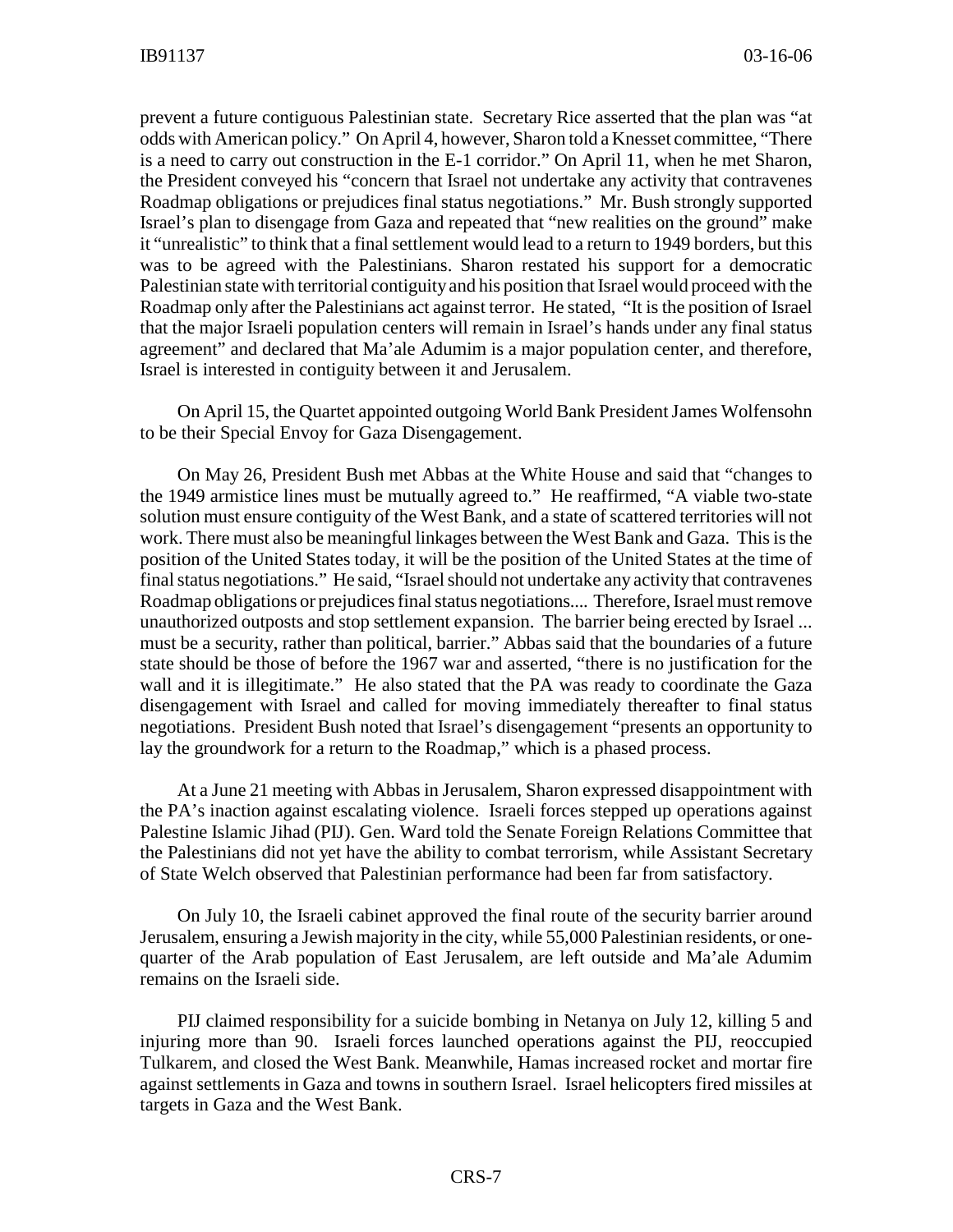On July 22, Secretary Rice met Sharon and encouraged him to coordinate the disengagement with the Palestinians. On August 4, an Israeli army deserter opposed to the disengagement killed four Israeli Arabs and injured 13 on a bus in northern Israel. On August 15, Defense Minister Mofaz said that the settlement blocs to be kept include Ma'ale Adumim, the Etzyon Bloc, Efrat, Ari'el, Qedumim-Qarney Shomrom, and Rehan Shaqed all are within or expected to be within the security barrier. He added that Israel would retain the Jordan Rift Valley to guarantee Israel's eastern border.

Israel evacuated all of its settlements in the Gaza Strip and four small settlements in the northern West Bank between August 17 and August 23. (See CRS Report RS22000, *Israel's Disengagement from Gaza*, by Carol Migdalovitz.) On August 17, a settler opposed to the disengagement shot four Palestinians at the West Bank settlement of Shiloh. On August 24, the Israeli military ordered the seizure of Palestinian land to extend the security barrier in the West Bank around Ma'ale Adumim and link it to Jerusalem. On August 29, Sharon declared that there would be no further unilateral or coordinated disengagements and that the next step must be negotiations under the Road Map. He affirmed that while the large blocs of settlements will remain in Israeli hands and linked territorially to Israel, not all West Bank settlements will remain; but this will be decided in the final stage of negotiations.

On September 15, the Israeli High Court of Justice ordered the government to reconsider the route of the separation fence in the northern West Bank to better balance security needs with Palestinians' human rights. It held that the fence need not be built within the 1967 borders, but could be built in the West Bank and connect settlements to Israel.

After an upsurge in Hamas rocket attacks from Gaza into Israel, the group announced on September 25 that it would halt operations from Gaza, but on September 27, it claimed responsibility for kidnaping and killing an Israeli settler in Ramallah. Israel responded with air and artillery strikes, closure of charities linked to terror groups, and mass arrests, including likely Hamas candidates, and targeted killings of terrorists. On September 27, a Sharon advisor said that if an impasse continues, "we might consider turning disengagement into a strategy. Israel would determine its borders independently." On September 29, Sharon insisted that Israel would work solely via the Road Map and "(t)here will not be any further unilateral territorial moves."

On October 17, James Wolfensohn wrote to Quartet officials that "without a dramatic improvement in Palestinian movement and access, without appropriate security arrangements for Israel, the economic revival essential to resolution of the conflict will not be possible."

On October 20, at the White House, President Bush pressed Abbas to "confront the threat armed gangs pose to a genuinely democratic Palestine," but did not publicly urge him to prevent Hamas from participating in the parliamentary elections or to request that candidates renounce violence. Abbas asserted that legislators should be asked to renounce violence after election. A State Department spokesman later said that "how the Palestinian political process unfolds ... is a question for the Palestinian people."

On October 26, a PIJ suicide bomber killed 6 and wounded more than 20 in Hadera, on the Israeli coast. Sharon announced a "broad and relentless offensive" against terrorism. He ruled out talks with Abbas until Abbas takes "serious action" against armed groups.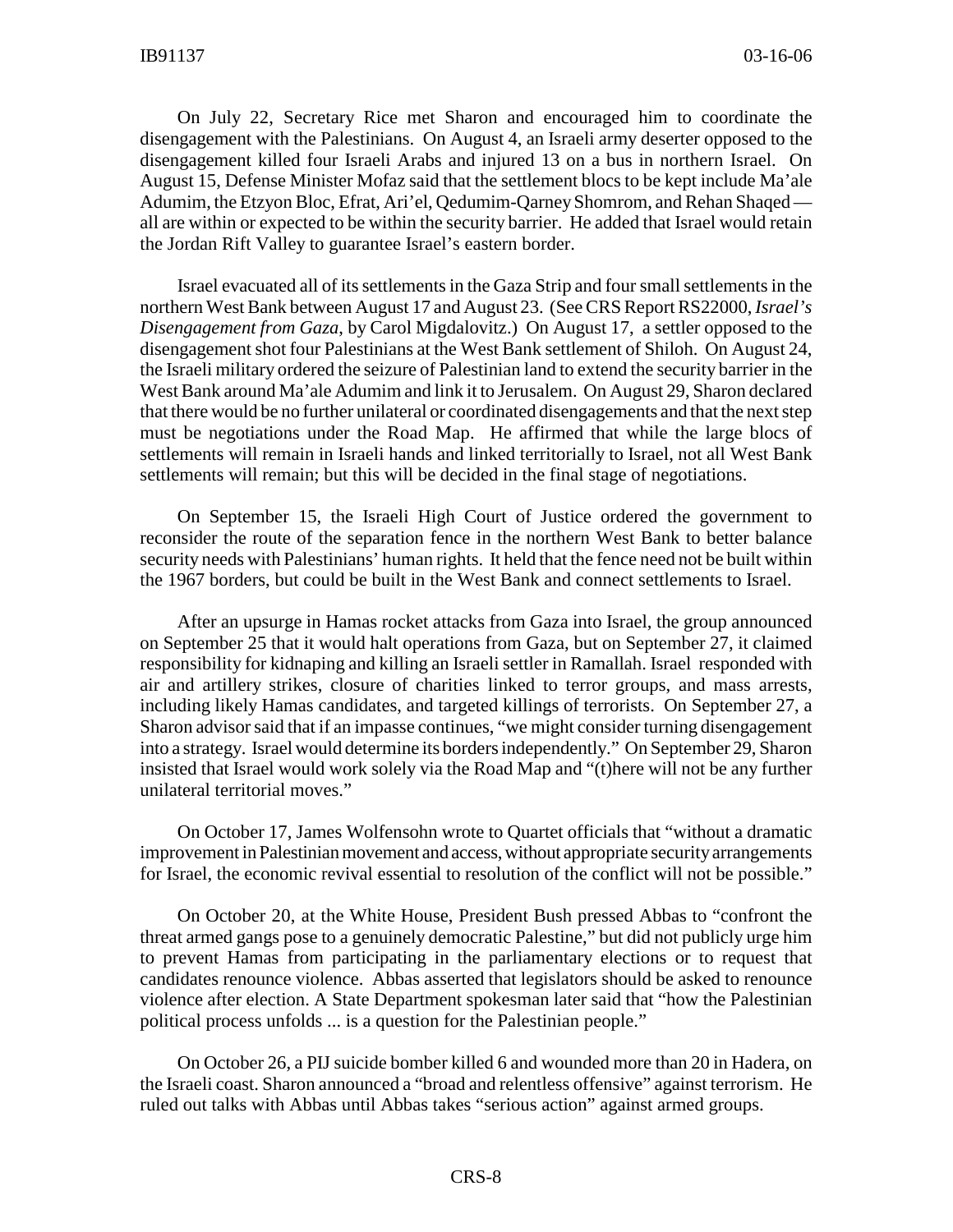On November 14-15, Secretary Rice visited Israel and the PA. Sharon told her that Israel would not interfere if Hamas participates in the January 2006 Palestinian elections, but it also would not coordinate with the PA or allow Hamas people to move around more. He said if an armed terrorist organization is a partner in the Palestinian administration it could lead to the end of the Roadmap. Only if Hamas disarms and annuls its covenant which calls for the destruction of Israel would Israel assist the elections and accept Hamas's participation. In contrast, Rice asserted that it will be easier to compel Hamas to disarm after the elections because the entire international community would then exert pressure. She added that Abbas would lose U.S. and international support if he does not disarm Hamas. Rice vowed that the United States would not hold contacts with an armed Hamas even if it is part of the Palestinian administration. On November 15, she announced that Israel and the PA had achieved an Agreement on Movement and Access from the Gaza Strip. On November 25, the Rafah border crossing between the Gaza Strip and Egypt reopened with EU monitors and without Israeli on-site security checks or veto power over entrants. The Bush Administration named Lt. Gen. Keith Dayton to replace Lt. Gen. William Ward as Middle East Security Coordinator.

On December 5, PIJ perpetrated a suicide bombing in Netanya, killing 5 and wounding more than 50. On December 6, Israel barred Palestinian entry into Israel for one week, arrested militants in the West Bank, and began air strikes in Gaza. Israeli officials also suspended talks with the PA concerning bus convoys between the West Bank and Gaza that were to begin on December 15; they still had not begun. On December 23, Israeli forces began to enforce a "no-go" zone in northern Gaza to prevent rocket fire into Israel. PIJ claimed responsibility for two suicide bombings at an Israeli army checkpoint in the northern West Bank on December 28, killing an Israeli soldier.

After Hamas victories in December 15, 2005, Palestinian municipal elections, speculation increased about the possible effects on the peace process if it achieved similar successes in January 25, 2006, parliamentary elections. On December 28, the "Quartet" stated that a future Palestinian cabinet "should include no member who has not committed to the principles of Israel's right to exist in peace and security and an unequivocal end to violence and terrorism." On January 11, 2006, Secretary Rice stated, "It remains the view of the United States that there should be no place in the political process for groups or individuals who refuse to renounce terror and violence, recognize Israel's right to exist, and disarm." Sharon suffered an incapacitating stroke on January 4. Deputy Prime Minister Ehud Olmert became Acting Prime Minister, and on January 12, he told President Bush that peace efforts could not progress if terrorist organizations like Hamas joined the Palestinian government. On January 19, PIJ perpetrated a suicide bombing in Tel Aviv, injuring 30.

Hamas won the January 25 Palestinian parliamentary election. It is a U.S.-designated Foreign Terrorist Organization, claims the entire land of Palestine, including Israel, "from the river to the sea" as an Islamic trust, rejects the Oslo agreements of the 1990s, insists on the right of Palestinian refugees to return to Israel, and the right to "resistance," which it claims forced Israel from the Gaza Strip. Olmert declared that Israel would not negotiate with a Palestinian administration that included an armed terrorist organization calling for its destruction and demanded that Hamas disarm, annul its Covenant that calls for the destruction of Israel, and accept all prior agreements. President Bush said that the United States would not deal with a political party "that articulates the destruction of Israel as part of its platform" and, in his State of the Union address on January 31, called on Hamas to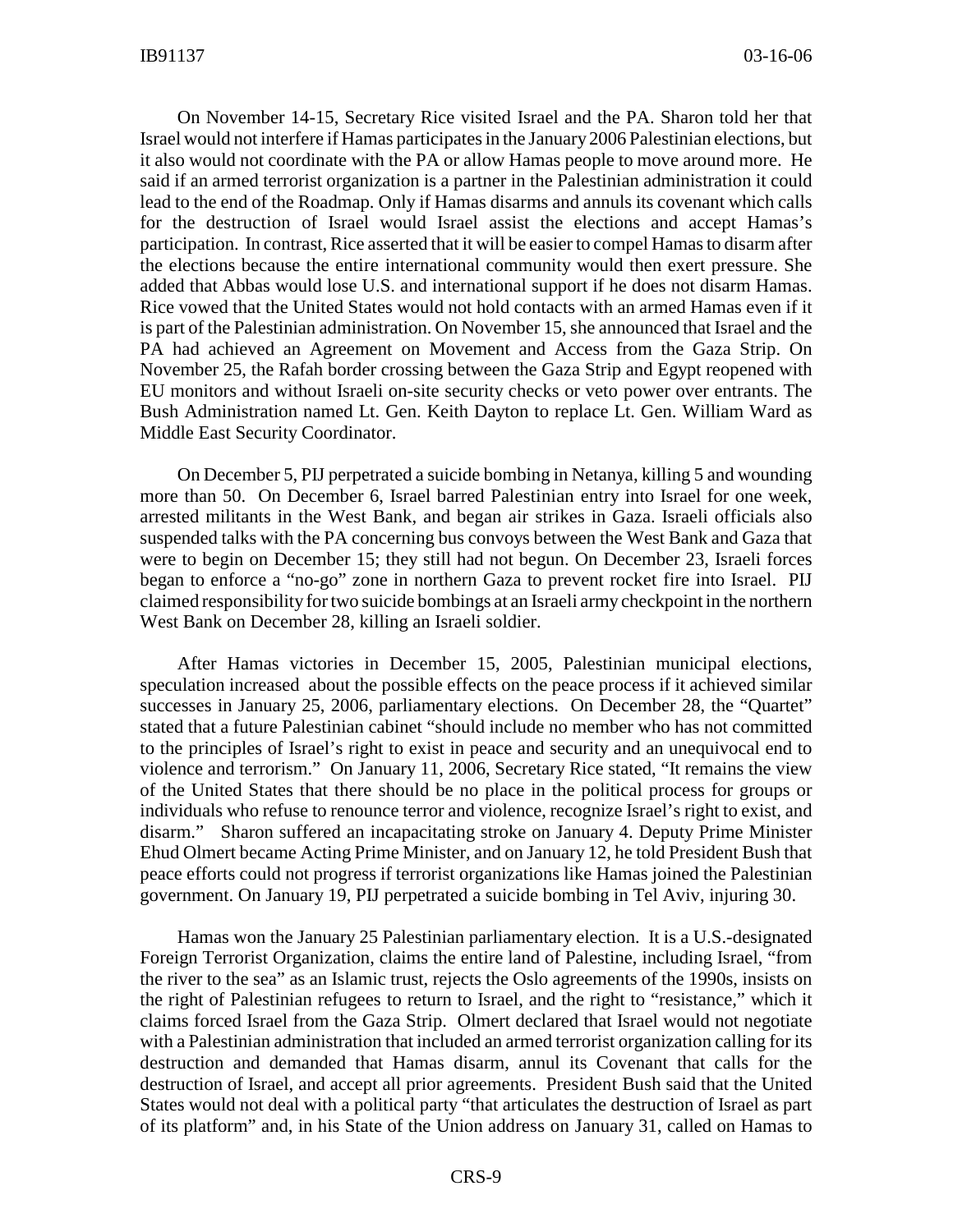"recognize Israel, disarm, reject terrorism, and work for a lasting peace." On January 30, the Quartet stated that "future assistance to any new (Palestinian) government would be reviewed by donors against the government's commitment to the principles of non-violence, recognition of Israel, and acceptance of previous agreements and obligations, including the Road Map," delaying a possible aid cut-off until a government is formed. Hamas countered that it will never recognize Israel, would consider negotiating a "long-term truce" if Israel withdrew to its 1967 borders, released all prisoners, destroyed all settlements, and recognized the Palestinian refugees' right to return (to Israel), and would create a state on "any inch" of Palestinian territory without ceding another. Meanwhile, Abbas remained committed to a negotiated two-state solution and suggested continuing to use the PLO for this purpose.

**Israel-Syria.** Syria seeks to regain sovereignty over the Golan Heights, 450 square miles of land along the border that Israel seized in 1967. Israel applied its law and administration to the region in December 1981, an act other governments do not recognize. Syria initially referred to its goal as an end to the state of belligerency, not a peace treaty, preferred a comprehensive Arab-Israeli peace, and disdained separate agreements between Israel and Arab parties. Israel emphasized peace, defined as open borders, diplomatic, cultural, and commercial relations, security, and access to water resources.

In 1992, Israel agreed that 242 applies to all fronts. Syria submitted a draft declaration of principles, reportedly referring to a "peace agreement." Israeli Prime Minister Rabin accepted an undefined withdrawal on the Golan, pending Syria's definition of "peace." On September 23, 1992, the Syrian Foreign Minister promised "total peace in exchange for total withdrawal." Israel offered "withdrawal." In 1993, Syrian President Asad announced interest in peace and suggested that bilateral tracks might progress at different speeds. In June, Secretary of State Christopher said that the United States might be willing to guarantee security arrangements in the context of a sound agreement on the Golan.

On January 16, 1994, President Clinton reported that Asad had told him that Syria was ready to talk about "normal peaceful relations" with Israel. The sides inched toward each other on a withdrawal and normalization timetable. Asad again told President Clinton on October 27 that he was committed to normal peaceful relations in return for full withdrawal. On May 24, 1994, Israel and Syria announced terms of reference for military talks under U.S. auspices. Syria reportedly conceded that demilitarized and thinned-out zones may take topographical features into account and be unequal, if security arrangements were equal. Israel offered Syria an early-warning ground station in northern Israel in exchange for Golan stations, but Syria insisted on aerial surveillance only and that each country monitor the other from its own territory and received U.S. satellite photographs. It was proposed that Syria demilitarize 6 miles for every 3.6 miles Israel demilitarizes. Rabin said that Israeli troops must stay on the Golan after its return to Syria. Syria said that this would infringe on its sovereignty, but government-controlled media accepted international or friendly forces in the stations. Talks resumed at the Wye Plantation in Maryland in December 1995, but were suspended when Israeli negotiators went home after terrorist attacks in February/March 1996.

A new Israeli government called for negotiations, but said that the Golan is essential to Israel's security and water needs and that retaining sovereignty would be the basis for an arrangement with Syria. Asad would not agree to talks unless Israel honored prior understandings, claiming that Rabin had promised total withdrawal to the June 4, 1967 border (as opposed to the international border of 1923). Israeli negotiators say that Rabin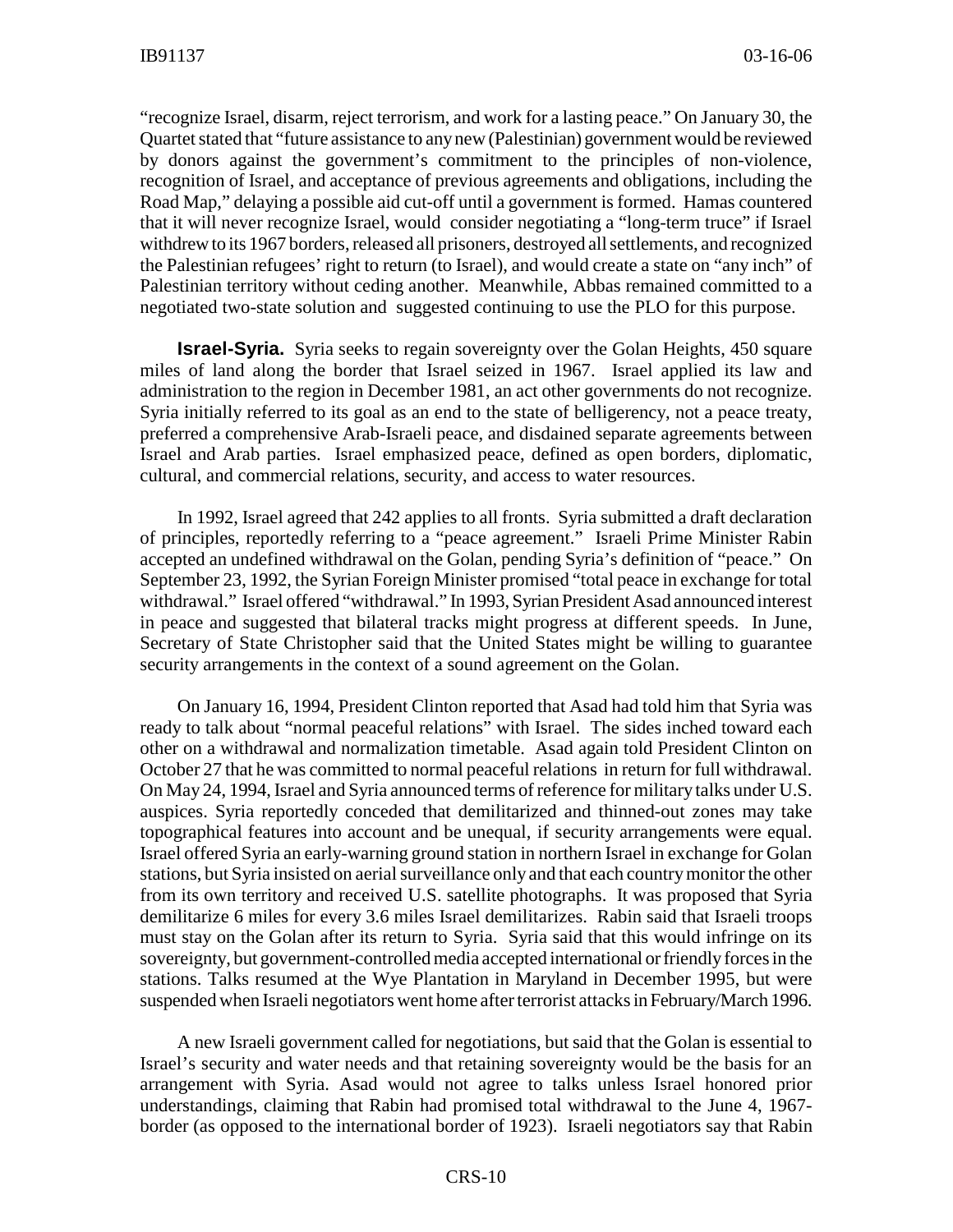had suggested possible full withdrawal if Syria met Israel's security and normalization needs, which Syria did not. An Israeli law passed on January 26, 1999, requires a 61-member majority and a national referendum to approve the return of any part of the Golan Heights.

In June, Prime Minister-elect Barak and Asad exchanged compliments through a British writer. Israel and Syria later agreed to restart talks from "the point where they left off," with each side defining the point to its satisfaction. Barak and the Syrian Foreign Minister met in Washington on December 15-16, 1999, and in Shepherdstown, WV, from January 3-10, 2000. President Clinton intervened. On January 7, a reported U.S. summary revealed Israeli success in delaying discussion of borders and winning concessions on normal relations and an early-warning station. Reportedly because of Syrian anger over the leak of the summary, talks scheduled to resume on January 19, 2000, were "postponed indefinitely."

On March 26, President Clinton met Asad in Geneva. A White House spokesman reported "significant differences remain" and said that it would not be productive for talks to resume. Barak indicated that disagreements centered on Israel's reluctance to withdraw to the June 1967 border and cede access to the Sea of Galilee, on security arrangements, and on the early-warning station. Syria agreed that the border/Sea issue had been the main obstacle. Asad died on June 10; his son, Bashar, succeeded him. Ariel Sharon became Prime Minister of Israel in February 2001 and vowed to retain the Golan Heights. In a December 1 New York Times interview, Bashar Asad said that he was ready to resume negotiations from where they broke off. Sharon responded that Syria first must stop supporting Hizballah and Palestinian terror organizations. (See also CRS Issue Brief IB92075, *Syria: U.S. Relations and Bilateral Issues*, by Alfred Prados.) On August 29, 2005, Sharon said that this is not the time to begin negotiations with Syria because it is collaborating with Iran, building up Hizballah, and maintaining terrorist organizations' headquarters in Damascus from which terrorist attacks are ordered. Moreover, he observed that there was no reason to relieve the pressure that France and the United States are putting on Syria.

**Israel-Lebanon.** Citing Security Council Resolution 425, Lebanon sought Israel's unconditional withdrawal from the 9-mile "security zone" in southern Lebanon, and the end of Israel's support for Lebanese militias in the south and its shelling of villages that Israel said were sites of Hizballah activity. Israel claimed no Lebanese territory, but said that it would withdraw only when the Lebanese army controlled the south and prevented Hizballah attacks on northern Israel. Lebanon sought a withdrawal schedule in exchange for addressing Israel's security concerns. The two sides never agreed. Syria, which dominated Lebanon, said that Israel-Syria progress should come first. Israel's July 1993 assault on Hizballah prompted 250,000 people to flee south Lebanon. Secretary of State Christopher arranged a cease-fire. In March/April 1996, Israel again attacked Hizballah and Hizballah fired into northern Israel. The two sides agreed to a cease-fire monitored by U.S., French, Syrian, Lebanese, and Israeli representatives, but retained the right of self-defense.

On January 5, 1998, Israel's Defense Minister indicated readiness to withdraw from southern Lebanon if the second part of Resolution 425, calling for the restoration of peace and security in the region, were implemented. He and Netanyahu then proposed withdrawal in exchange for security, not peace and normalization. Lebanon and Syria called for an unconditional withdrawal. As violence in northern Israel and southern Lebanon increased later in 1998, the Israeli cabinet twice opposed unilateral withdrawal. In April 1999, however, Israel decreased its forces in Lebanon, and in June, the Israeli-allied South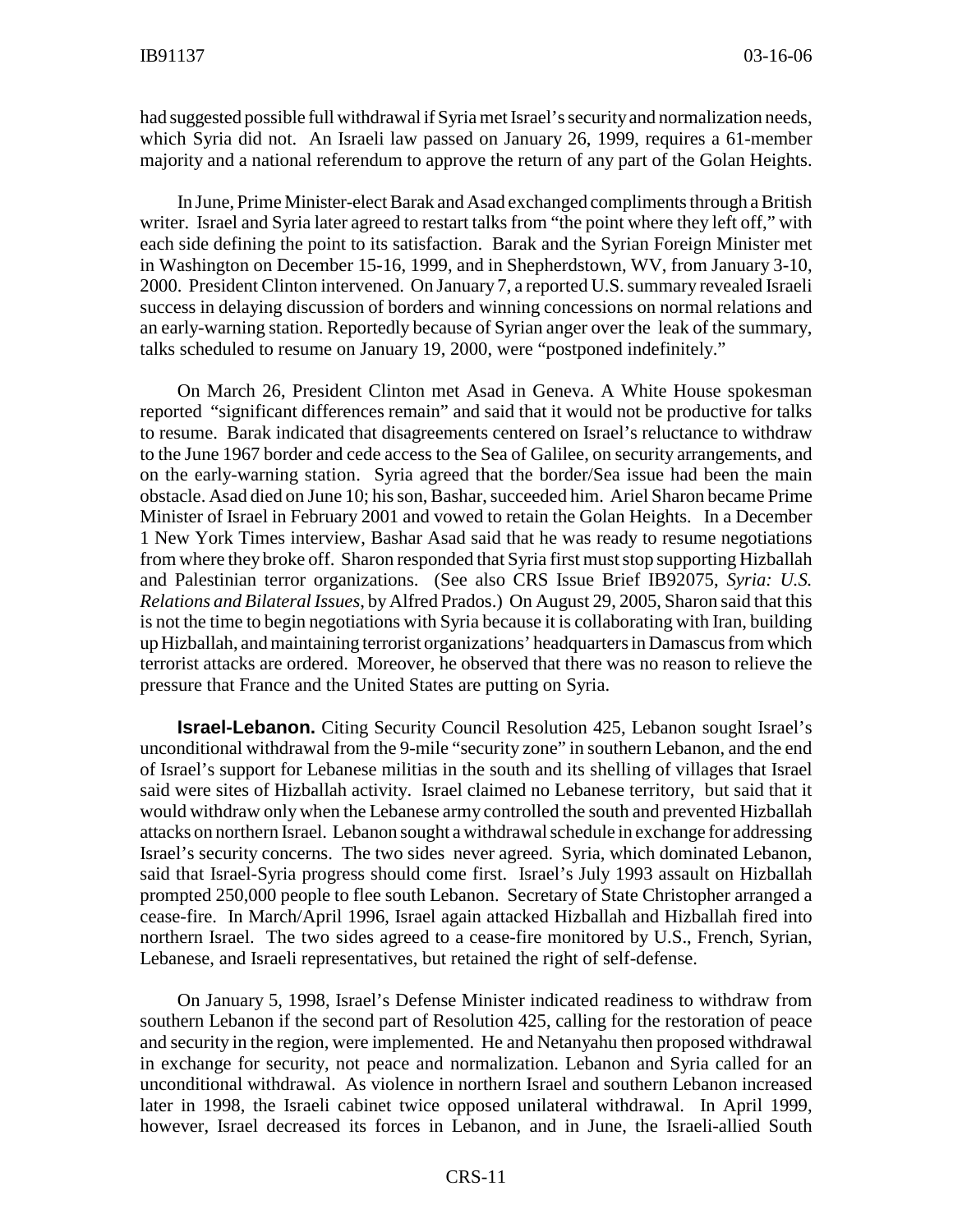Lebanese Army (SLA) withdrew from Jazzin, north of the security zone. New Prime Minister Barak promised to withdraw in one year, by July 7, 2000.

On September 4, 1999, the Lebanese Prime Minister confirmed support for the "resistance" against the occupation, (i.e., Hizballah.) He argued that Palestinian refugees residing in Lebanon have the right to return to their homeland and rejected their implantation in Lebanon. He rejected Secretary of State Albright's assertion that refugees will be a subject of Israeli-Palestinian final status talks and insisted that Lebanon be a party to such talks.

On March 5, 2000, the Israeli cabinet voted to withdraw from southern Lebanon by July. Lebanon warned that it would not guarantee security for northern Israel unless Israel also withdrew from the Golan and worked to resolve the refugee issue. On April 17, Israel informed the U.N. of its plan. On May 12, Lebanon informed the U.N. that Israel's withdrawal would not be complete unless it included Sheba'a farms. On May 23, the Secretary General noted that most of Sheba'a is within the area of operations of the U.N. Disengagement Observer Force (UNDOF) overseeing the 1974 Israeli-Syrian disengagement, and recommended proceeding without prejudice to later border agreements. On May 23, the SLA collapsed, and on May 24 Israel completed its withdrawal. Hizballah took over the former security zone. On June 18, the U.N. Security Council agreed that Israel had withdrawn. The U.N. Interim Force in Lebanon (UNIFIL) deployed only 400 troops to the border region because the Lebanese army did not back them against Hizballah. (See CRS Report RL31078, *The Shib'a Farms Dispute and Its Implications*, by Alfred Prados.)

On October 7, Hizballah shelled northern Israel and captured three Israeli soldiers. On October 16, Hizballah announced that it had captured an Israeli colonel. On November 13, the Security Council said that Lebanon was obliged to take control of the area vacated by Israel. On April 16 and July 2, 2001, after Hizballah attacked its soldiers in Sheba'a, Israel, claiming that Syria controls Hizballah, bombed Syrian radar sites in Lebanon. In April, the U.N. warned Lebanon that unless it deployed to the border, UNIFIL would be cut or phased out. On January 28, 2002, the Security Council voted to cut it to 2,000 by the end of 2002.

In March 2003, Hizballah shelled Israeli positions in Sheba'a and northern Israel. Israel responded with air strikes, and concern about a possible second front (in addition to the intifadah). At its request, the Secretary General contacted the Syrian and Lebanese Presidents and, on April 8, Vice President Cheney called President Asad. In April, Secretary Powell visited northern Israel and called on Syria to curb Hizballah. While in Lebanon and Syria, he urged the cessation of attacks, which stopped briefly and then resumed intermittently, as did Israeli retaliation. On January 30, 2004, Israel and Hizballah exchanged 400 Palestinian and 29 Lebanese and other Arab prisoners, and the remains of 59 Lebanese for the Israeli colonel and the bodies of the three Israeli soldiers.

U.N. Security Council Resolution 1559, September 2, 2004, called for the withdrawal of all foreign (meaning Syrian) forces from Lebanon. Massive anti-Syrian demonstrations occurred in Lebanon after the February 14, 2005, assassination of former Lebanese Prime Minister Rafik Hariri. On March 5, Asad announced a phased withdrawal of Syrian troops from Lebanon, which was completed on April 26. On December 28, Israeli jets attacked a Popular Front for the Liberation of Palestine-General Command base south of Beirut after rockets fired from Lebanon hit a northern Israeli town. Abu Musab al-Zarqawi's Al Qaeda in Iraq claimed responsibility for the rocket attacks; the claim has not been verified.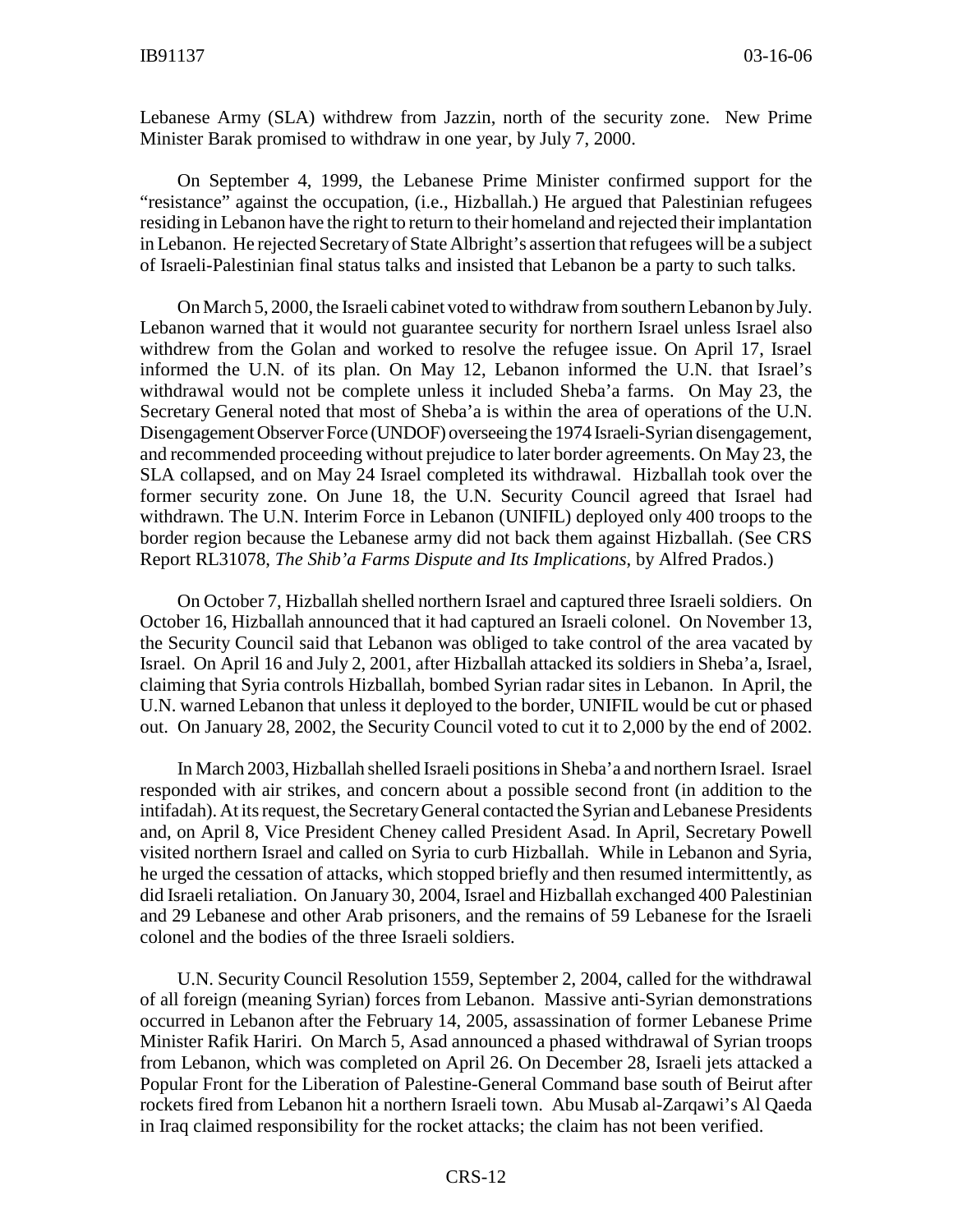**Israel-Jordan.** Of Jordan's 3.4 million people, 55 to 70% are Palestinian. Jordan initialed a June 1993 agenda with Israel on water, energy, environment, and economic matters on September 14, 1993. A peace treaty was signed on October 26, 1994. (See Significant Agreements below). The border was demarcated and Israel withdrew from Jordanian land on February 9, 1995. More agreements followed.

On March 9, 1997, King Hussein charged that Netanyahu was "bent on destroying the peace process...." After Israeli agents failed to assassinate a Hamas official in Jordan on September 25, 1997, the King demanded that Israel release Hamas founder Shaykh Yassin, which it did on October 1, with 70 Jordanian and Palestinian prisoners in exchange for the detained agents. In December 1998, the King lambasted Netanyahu and called for Jordan-Palestinian coordination, observing that many final status issues are Jordanian national interests. King Hussein died on February 7, 1999, and was succeeded by his son.

King Abdullah said that the Palestinians should administer the Muslim holy sites in Jerusalem, a traditional responsibility of his family, and proposed that Jerusalem be an Israeli and a Palestinian capital, but rejected a Jordanian-Palestinian confederation. On November 21, 2000, Jordan stopped accreditation of its new ambassador to Israel because of "aggression" against the Palestinians. On March 18, 2004, the King met Sharon to discuss Israel's security fence and disengagement from Gaza. In February 2005, Jordan proposed deploying about 1,500 Palestinian soldiers (Badr Brigade) from Jordan to the northern West Bank, pending approval of the PA and Israel. Israeli Defense Minister Mofaz has said that the Badr Brigade could train Palestinians in the West Bank. Jordan is training Palestinian security force officers in Jordan. In February, Jordan sent an ambassador to Israel and, in March, its foreign minister visited Israel for the first time in four years.

#### **Significant Agreements and Documents**

**Israel-PLO Mutual Recognition.** On September 9, 1993, Arafat recognized Israel's right to exist, accepted U.N. Security Council Resolutions 242 and 338, the Middle East peace process, and the peaceful resolution of conflicts. He renounced terrorism and violence and undertook to prevent them, stated that articles of the Palestinian Charter that contradict his commitments are invalid, undertook to submit Charter changes to the Palestine National Council, and called upon his people to reject violence. Rabin recognized the PLO as the representative of the Palestinian people and agreed to negotiate with it. (For text, see [http://www.state.gov/p/nea/rls/22579.htm].)

**Declaration of Principles.** On August 29, 1993, Israel and the Palestinians announced that they had agreed on a Declaration of Principles on interim self-government for the West Bank and Gaza, after secret negotiations in Oslo, Norway, since January 1993. Effective October 13, it called for Palestinian self-rule in Gaza and Jericho; transfer of authority over domestic affairs in the West Bank and Gaza to Palestinians; election of a Palestinian Council with jurisdiction over the West Bank and Gaza. During the interim period, Israel is to be responsible for external security, settlements, Israelis, and foreign relations. Permanent status negotiations to begin in the third year of interim rule and may include Jerusalem. (For text, see [http://www.state.gov/p/nea/rls/22602.htm].)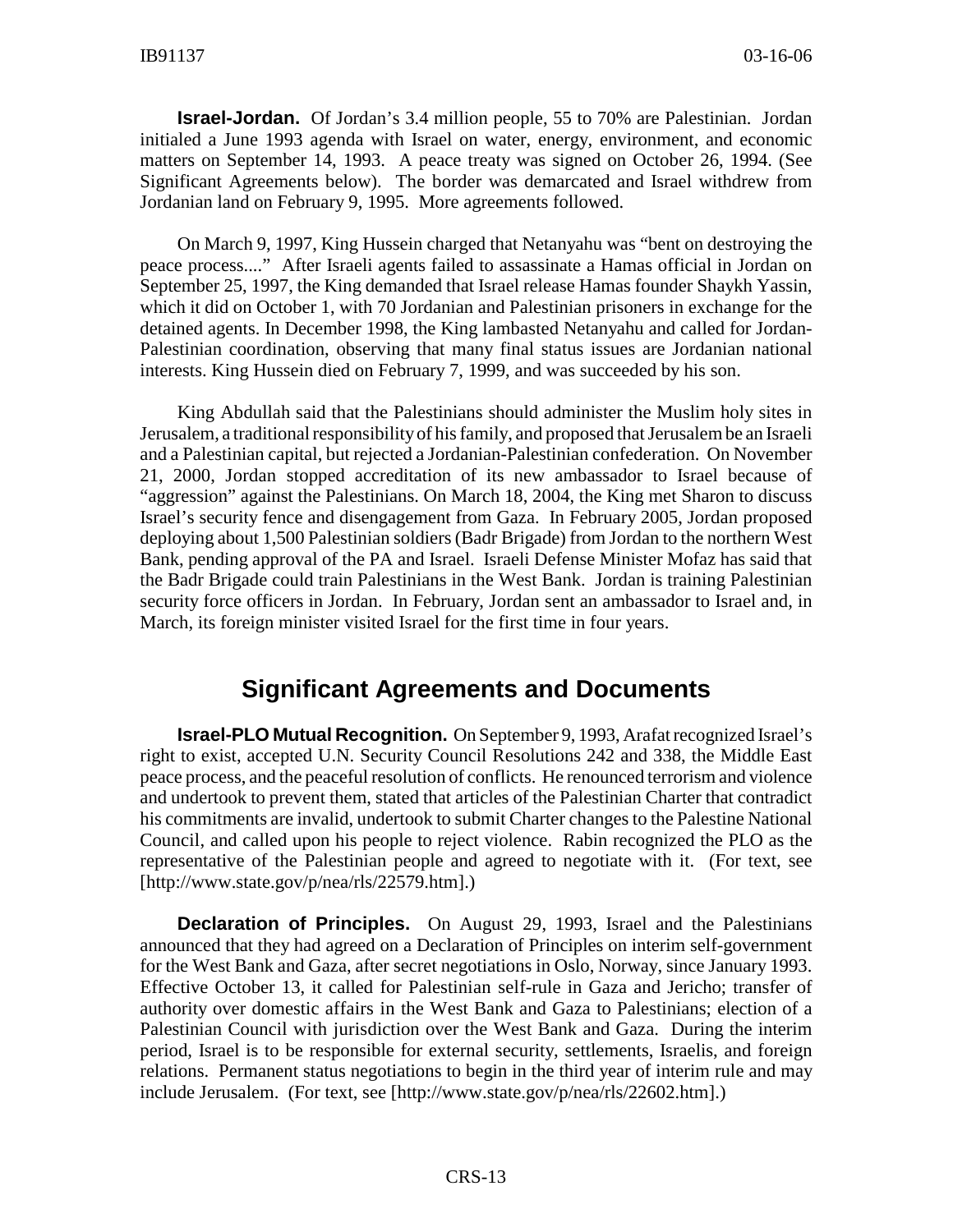**Agreement on the Gaza Strip and the Jericho Area.** Signed on May 4, 1994, provides for Israeli withdrawal from Gaza/Jericho, and describes the Palestinian Authority's (PA) responsibilities. The accord began the five-year period of interim self-rule. (For text, see [http://www.state.gov/p/nea/rls/22676.htm].)

#### **Israel-Jordan Peace Treaty.** Signed on October 26, 1994.

**Israeli-Palestinian Interim Agreement, West Bank — Gaza Strip.** (Also called the Taba Accords or Oslo II.) Signed on September 28, 1995. Annexes deal with security arrangements, elections, civil affairs, legal matters, economic relations, Israeli-Palestinian cooperation, and the release of prisoners. Negotiations on permanent status to begin in May 1996. An 82-member Palestinian Council and Head of the Council's Executive Authority will be elected after the Israeli Defense Force redeploy from Jenin, Nablus, Tulkarm, Qalqilyah, Ramallah, and Bethlehem, and 450 towns and villages. Israel will redeploy in Hebron, except where necessary for security of Israelis. Israel will be responsible for external security and the security of Israelis and settlements. Palestinians will be totally responsible for Area "A," the six cities. Israeli responsibility for overall security will have precedence over Palestinian responsibility for public order in Area "B," Palestinian towns and villages. Israel will retain full responsibility in Area "C," unpopulated areas. Palestinian Charter articles calling for the destruction of Israel will be revoked within two months of the Council's inauguration. (For text, see [http://www.state.gov/p/nea/rls/22678.htm].)

**Protocol Concerning the Redeployment in Hebron.** Initialed by Israel and the PA on January 15, 1997. Details security arrangements. Accompanying Israeli and Palestinian Notes for the Record and letter from Secretary of State Christopher to Prime Minister Netanyahu. (For Protocol text, see [http://www.state.gov/p/nea/rls/22680.htm].)

**Wye River Memorandum.** Signed on October 23, 1998. Delineated steps to complete implementation of the Interim Agreement and of agreements accompanying the Hebron Protocol. Israel will redeploy from the West Bank in exchange for Palestinian security measures. The PA will have complete or shared responsibility for 40% of the West Bank, of which it will have complete control of 18.2%. The PLO Executive and Central Committees will reaffirm a January 22, 1998, letter from Arafat to President Clinton that specified articles of the Palestinian Charter that had been nullified in April 1996. The Palestine National Council will reaffirm these decisions. President Clinton will address this conclave. (For text, see [http://www.state.gov/p/nea/rls/22694.htm].)

**Sharm al-Shaykh Memorandum.** (Also called Wye II.) Signed on September 4, 1999. (For text, see [http://www.state.gov/p/nea/rls/22696.htm].)

**A Performance-Based Roadmap to a Permanent Two-State Solution to the Israeli-Palestinian Conflict.** Presented to Israel and the Palestinian Authority on April 30, 2003, by the Quartet (i.e., the United States, European Union, United Nations, and Russia). To achieve a comprehensive settlement in three phases by 2005. Phase I calls for the Palestinians to unconditionally end violence, resume security cooperation, and undertake political reforms, and for Israel to withdraw from areas occupied since September 28, 2000, and to freeze all settlement activity. Phase II will produce a Palestinian state with provisional borders. Phase III will end in a permanent status agreement and end of the conflict. (For text, see [http://www.state.gov/r/pa/prs/ps/2003/20062.htm].)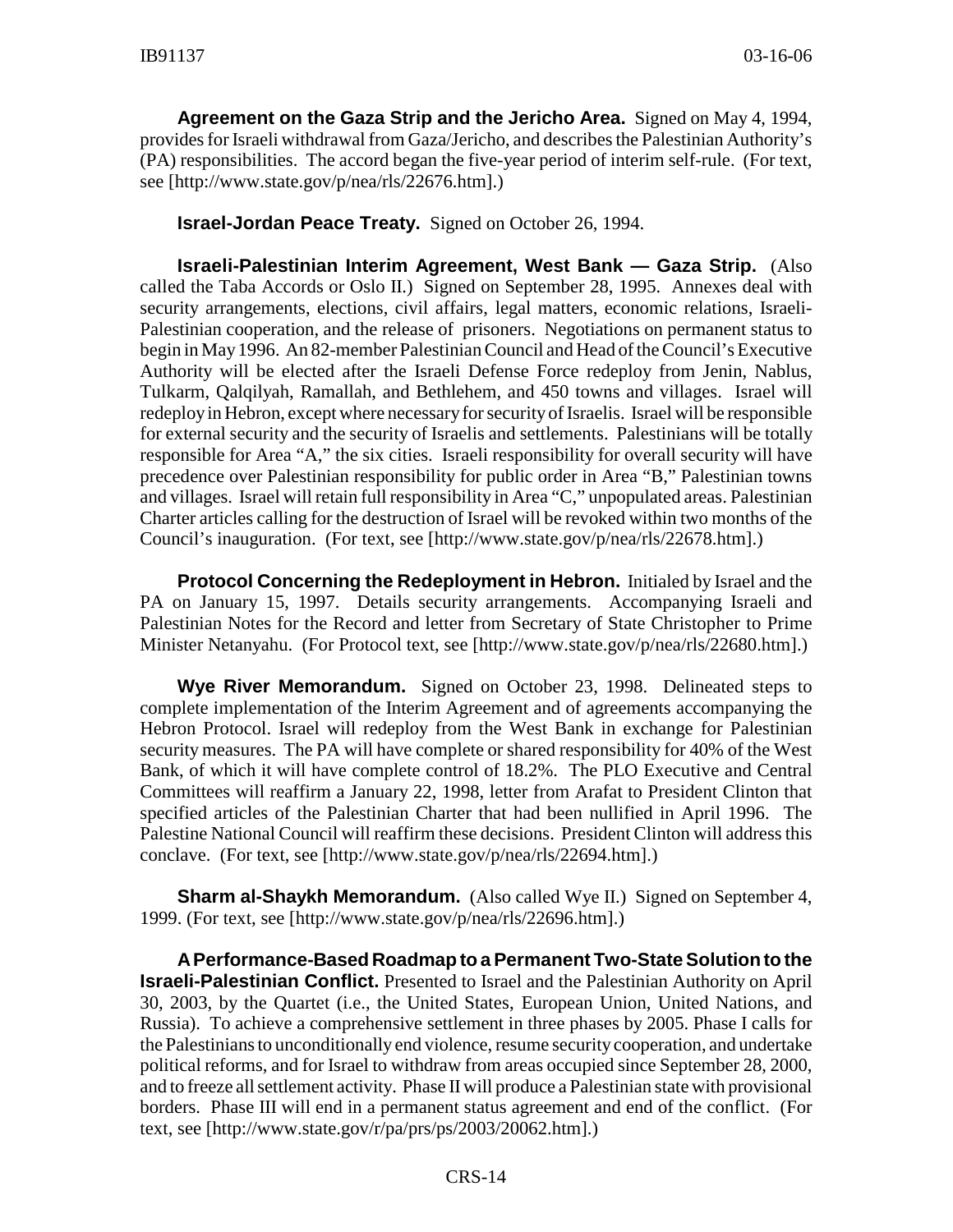**Agreement on Movement and Access.** From the Gaza Strip, reached on November 15, 2005, calls for reopening the Rafah border crossing to Egypt with European Union monitors on November 25, live closed circuit TV feeds of the crossing to Israel, Palestinian bus convoys between the West Bank and Gaza beginning December 15, exports from Gaza into Israel, and construction of the Gaza seaport. (For text online, see [http://www.israel-mfa.gov.il/MFA/Peace+Process/Reference+Documents/Agreed+docu ments+on+movement+and+access+from+and+to+Gaza+15-Nov-2005.htm].)

### **Role of Congress**

**Aid.** (See also CRS Report RL32260, *U.S. Foreign Assistance to the Middle East: Historical Background, Recent Trends, and the FY2006 Request*, CRS Report RS22370, *U.S. Foreign Aid to the Palestinians*, and CRS Report RL33222, *U.S. Foreign Aid to Israel*, all by Jeremy Sharp.) Unless the President certifies that it is in the national security interest, P.L. 109-103, November 14, 2005, prohibits aid for a Palestinian state unless its leaders have not supported terrorism, have been democratically elected, have demonstrated their commitment to peaceful coexistence with Israel, have taken measures to counter terrorism and terrorism financing, and have established security entities that cooperate with Israeli counterparts, as well as aid to the PA. On July 9, 2003, and December 8, 2004, President Bush waived a similar restriction and granted \$20 million each time directly to the PA. On February 2, 2005, President Bush pledged \$350 million in aid for Palestinian democracy and security programs. P.L. 109-13, the FY2005 Supplemental Appropriations Act, provided \$200 million in ESF, on top of a regular FY2005 ESF appropriation of \$75 million. Congress specified that \$50 million of the funds should assist Israel in easing the movement of Palestinian people and goods in and out of Israel and \$5 million in ESF for evaluating PA's accounting procedures and an audit of its expenditures. In May 2005, President Bush transferred \$50 million of the FY2005 West Bank and Gaza ESF directly to the PA. (After the January 2006 Hamas election victory, the Administration requested the return of the unspent part of the money.) P.L. 109-102, November 14, provides \$150 million in ESF for the West Bank and Gaza Strip. On February 7, Secretary Rice had announced that \$40 million in reprogrammed aid would be provided via non-governmental organizations for Palestinian social and economic programs. On July 8, the G-8 group of industrialized countries pledged to raise \$3 billion for the PA per year for three years, from 2006 to 2008. The U.S. share was not specified. After Hamas won the January 2006 Palestinian parliamentary elections, Rice said, "the United States is not prepared to fund an organization that advocates the destruction of Israel" but that humanitarian aid would be considered on a case-by-case basis.

Several measures were introduced in reaction to Hamas's election victory. S.Res. 79, passed in both houses in February, expressed the sense of Congress that no assistance should be provided directly to the PA if a party calling for the destruction of Israel holds a majority of its parliamentary seats. H.R. 4668, introduced on January 31, would limit assistance to the PA unless the President certifies that it is not controlled by a foreign terrorist organization, recognizes Israel's right to exist, disarms militias, and renounces violence, etc. H.R. 4681, introduced on February 1, would limit assistance to the PA while demanding that it undertake specific anti-terrorism measures. The bill also would withhold U.S. contributions to the U.N. proportionate to U.N. aid to the PA and impose visa and travel restrictions on PA and PLO officials. S. 2237, introduced on February 1, would withhold